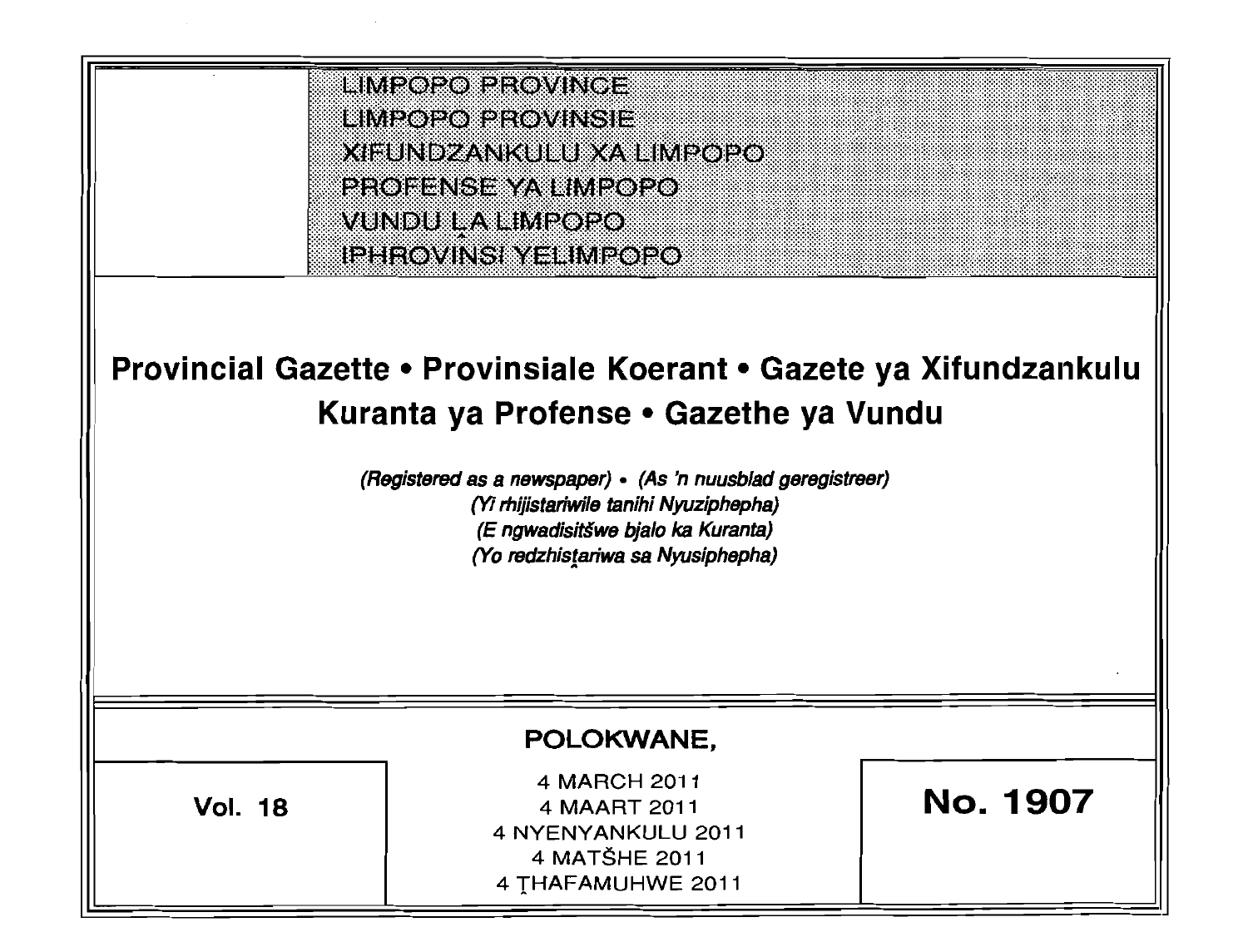# **IMPORTANT NOTICE**

**The Government Printing Works will not be held responsible for faxed documents not received due to errors on the fax machine or faxes received which are unclear or incomplete. Please be advised that an "OK" slip, received from a fax machine, will not be accepted as proof that documents were received by the GPW for printing. If documents are faxed to the GPW it will be the sender's responsibility to phone and confirm that the documents were received in good order.** 

**Furthermore the Government Printing Works will also not be held responsible for cancellations and amendments which have not been done on original documents received from clients.** 

# **CONTENTS • INHOUD**

| No. |                                                                                                                   | Page<br>No. | Gazette<br>No. |
|-----|-------------------------------------------------------------------------------------------------------------------|-------------|----------------|
|     | <b>GENERAL NOTICES • ALGEMENE KENNISGEWINGS</b>                                                                   |             |                |
| 46  | Town-planning and Townships Ordinance (15/1986): Polokwane/Perskebult Amendment Scheme 212                        | 8           | 1907           |
| 46  | Ordonnansie op Dorpsbeplanning en Dorpe (15/1986): Polokwane/Perskebult-wysigingskema, 212                        | 8           | 1907           |
| 47  | Town-planning and Townships Ordinance (15/1986): Polokwane/Perskebult Amendment Scheme 213                        | 8           | 1907           |
| 47  | Ordonnansie op Dorpsbeplanning en Dorpe (15/1986): Polokwane/Perskebult-wysigingskema, 213                        | 9           | 1907           |
| 56  | Town-planning and Townships Ordinance (15/1986): Establishment of township: Annadale Extension 3                  | 9           | 1907           |
| 56  | Ordonnansie op Dorpsbeplanning en Dorpe (15/1986): Stigting van dorp: Annadale-uitbreiding 3                      | 9           | 1907           |
| 57  | Town-planning and Townships Ordinance (15/1986): Polokwane/Perskebult Amendment Schemes 209 and 210               | 10          | 1907           |
| 57  | Ordonnansie op Dorpsbeplanning en Dorpe (15/1986): Polokwane/Perskebult-wysigingskemas 209 en 210                 | 10          | 1907           |
| 58  |                                                                                                                   | 10          | 1907           |
| 58  |                                                                                                                   | 11          | 1907           |
| 59  |                                                                                                                   | 11          | 1907           |
| 59  |                                                                                                                   | 11          | 1907           |
| 60  | Town-planning and Townships Ordinance (15/1986): Polokwane/Perskebult Amendment Scheme 170                        | 12          | 1907           |
| 60  |                                                                                                                   | 12          | 1907           |
| 61  | Development Facilitation Act, 1995: Establishment of a land development area: Remainders of Portions 822, 823,    | 19          | 1907           |
| 61  | Wet op Ontwikkelingsfasilitering, 1995: Stigting van 'n grondontwikkelingsgebied: Restant van Gedeeltes 822, 823, | 19          | 1907           |
| 62  | Development Facilitation Act, 1995: Establishment of a land development area: Portion 21, farm Walkraal 35 JS     | 21          | 1907           |
| 64  |                                                                                                                   | 12          | 1907           |
| 64  |                                                                                                                   | 13          | 1907           |
| 65  |                                                                                                                   | 13          | 1907           |
| 65  |                                                                                                                   | 14          | 1907           |
| 66  |                                                                                                                   | 14          | 1907           |
| 66  |                                                                                                                   | 15          | 1907           |
| 67  | Town-planning and Townships Ordinance (15/1986): Greater Tubatse Amendment Scheme 36/2006                         | 15          | 1907           |
| 67  |                                                                                                                   | 15          | 1907           |
| 68  | Town-planning and Townships Ordinance (15/1986): Makhado Amendment Scheme 15 and Musina (Messina)                 | 16          | 1907           |
| 68  | Ordonnansie op Dorpsbeplanning en Dorpe (15/1986): Makhado-wysigingskema 15 en Musina (Messina)-wysi-             | 16          | 1907           |
| 69  | Town-planning and Townships Ordinance (15/1986): Township establishment: Fomane Development and Projects          | 17          | 1907           |
| 70  |                                                                                                                   | 18          | 1907           |
| 71  | Removal of Restrictions Act (84/1967): Removal of conditions: Portion 19, farm Palmietfontein 24 KS               | 24          | 1907           |
| 71  | Wet op Opheffing van Beperkings (84/1967): Opheffing van voorwaardes: Gedeelte 19, plaas Palmietfontein 24 KS     | 18          | 1907           |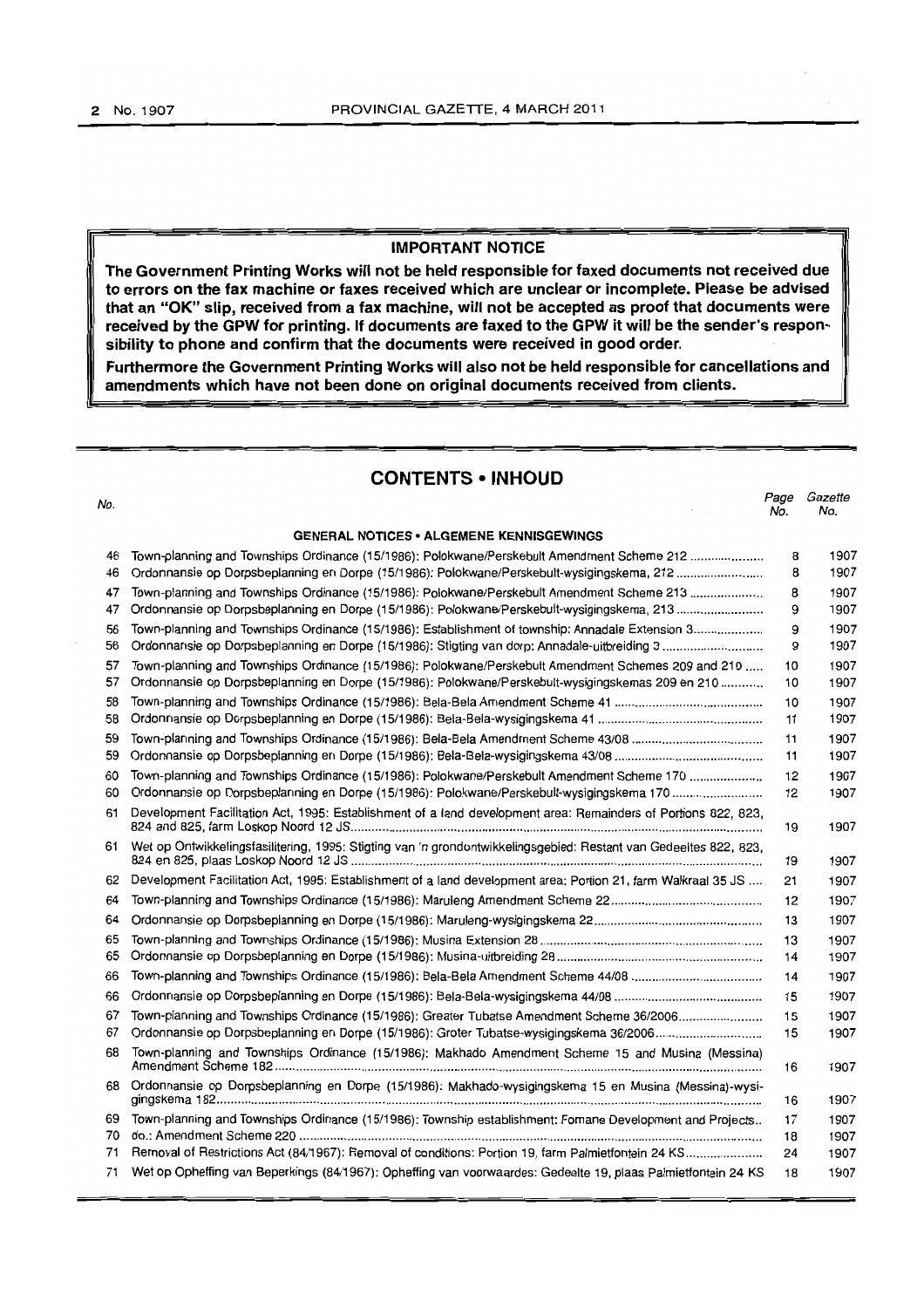|                                                                                                                                                                       | <b>IMPORTANT NOTICE</b>               |  |  |  |  |  |
|-----------------------------------------------------------------------------------------------------------------------------------------------------------------------|---------------------------------------|--|--|--|--|--|
| The                                                                                                                                                                   |                                       |  |  |  |  |  |
| <b>Limpopo Provincial Gazette Function</b>                                                                                                                            |                                       |  |  |  |  |  |
| will be transferred to the                                                                                                                                            |                                       |  |  |  |  |  |
|                                                                                                                                                                       | <b>Government Printer in Pretoria</b> |  |  |  |  |  |
| as from 1 November 2004                                                                                                                                               |                                       |  |  |  |  |  |
| <b>NEW PARTICULARS ARE AS FOLLOWS:</b>                                                                                                                                |                                       |  |  |  |  |  |
| <b>Physical address:</b>                                                                                                                                              | <b>Postal address:</b>                |  |  |  |  |  |
| <b>Government Printing Works</b><br>149 Bosman Street<br>Pretoria                                                                                                     | Private Bag X85<br>Pretoria<br>0001   |  |  |  |  |  |
| New contact persons: Louise Fourie Tel.: (012) 334-4686<br>Mrs H. Wolmarans Tel.: (012) 334–4591                                                                      |                                       |  |  |  |  |  |
| Fax number:<br>(012) 323–8805                                                                                                                                         |                                       |  |  |  |  |  |
| E-mail address:<br>hester.wolmarans@gpw.gov.za<br>louise.fourie@gpw.gov.za                                                                                            |                                       |  |  |  |  |  |
| Contact person for subscribers:                                                                                                                                       |                                       |  |  |  |  |  |
| Mrs J. Wehmeyer Tel.: (012) 334-4753<br>Fax.: (012) 323-9574                                                                                                          |                                       |  |  |  |  |  |
| This phase-in period is to commence from 15 October 2004 (suggest date of advert)<br>and notice comes into operation as from 1 November 2004.                         |                                       |  |  |  |  |  |
| Subscribers and all other stakeholders are advised to send their advertisements<br>directly to the Government Printing Works, two weeks before the 1st November 2004. |                                       |  |  |  |  |  |
| In future, adverts have to be paid in advance<br>before being published in the Gazette.                                                                               |                                       |  |  |  |  |  |
| <b>Advertising Manager</b>                                                                                                                                            |                                       |  |  |  |  |  |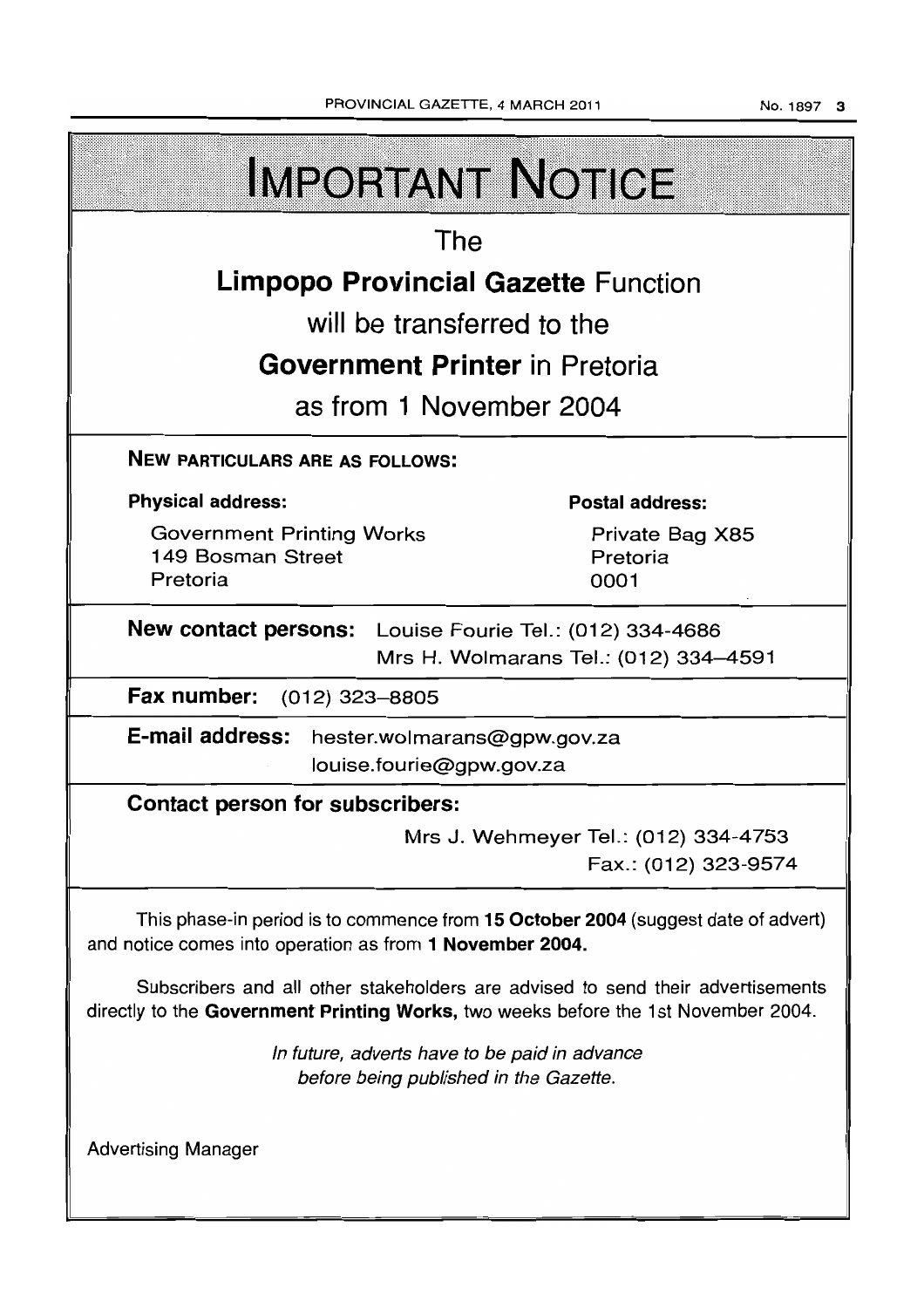**IT** IS THE CLIENTS RESPONSIBILITY TO ENSURE THAT THE CORRECT AMOUNT IS PAID AT THE CASHIER OR DEPOSITED INTO THE GOVERNMENT PRINTING WORKS BANK ACCOUNT AND ALSO THAT THE REQUISITION/COVERING LETTER TOGETHER WITH THE ADVERTISEMENTS AND THE PROOF OF DEPOSIT REACHES THE GOVERNMENT PRINTING WORKS IN TIME FOR INSERTION IN THE PROVINCIAL GAZETTE.

**No ADVERTISEMENTS WILL BE PLACED WITHOUT PRIOR PROOF OF PRE-PAYMENT.** 

1/4 page **R 215.43**  Letter Type: Arial . Size: 10 Line Spacing: At: Exactly 11pt

# 1/4 page **R 430.87**

Letter Type: Arial Size: 10 Line Spacing: At: Exactly 11 pt

# 1/4 page **R 646.31**

Letter Type: Arial Size: 10 Line Spacing: At: Exactly 11pt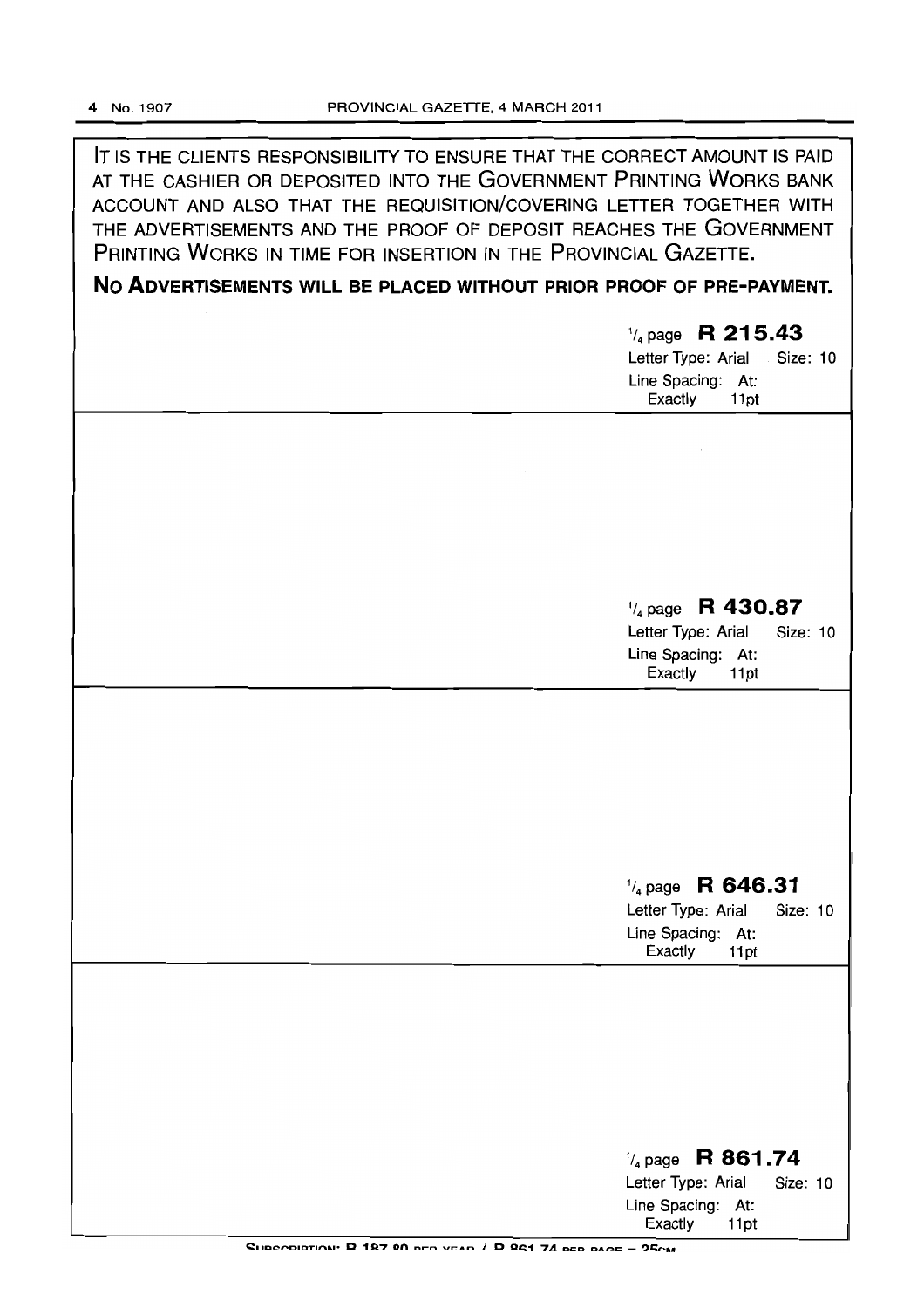PROVINCIAL GAZETTE, 4 MARCH 2011

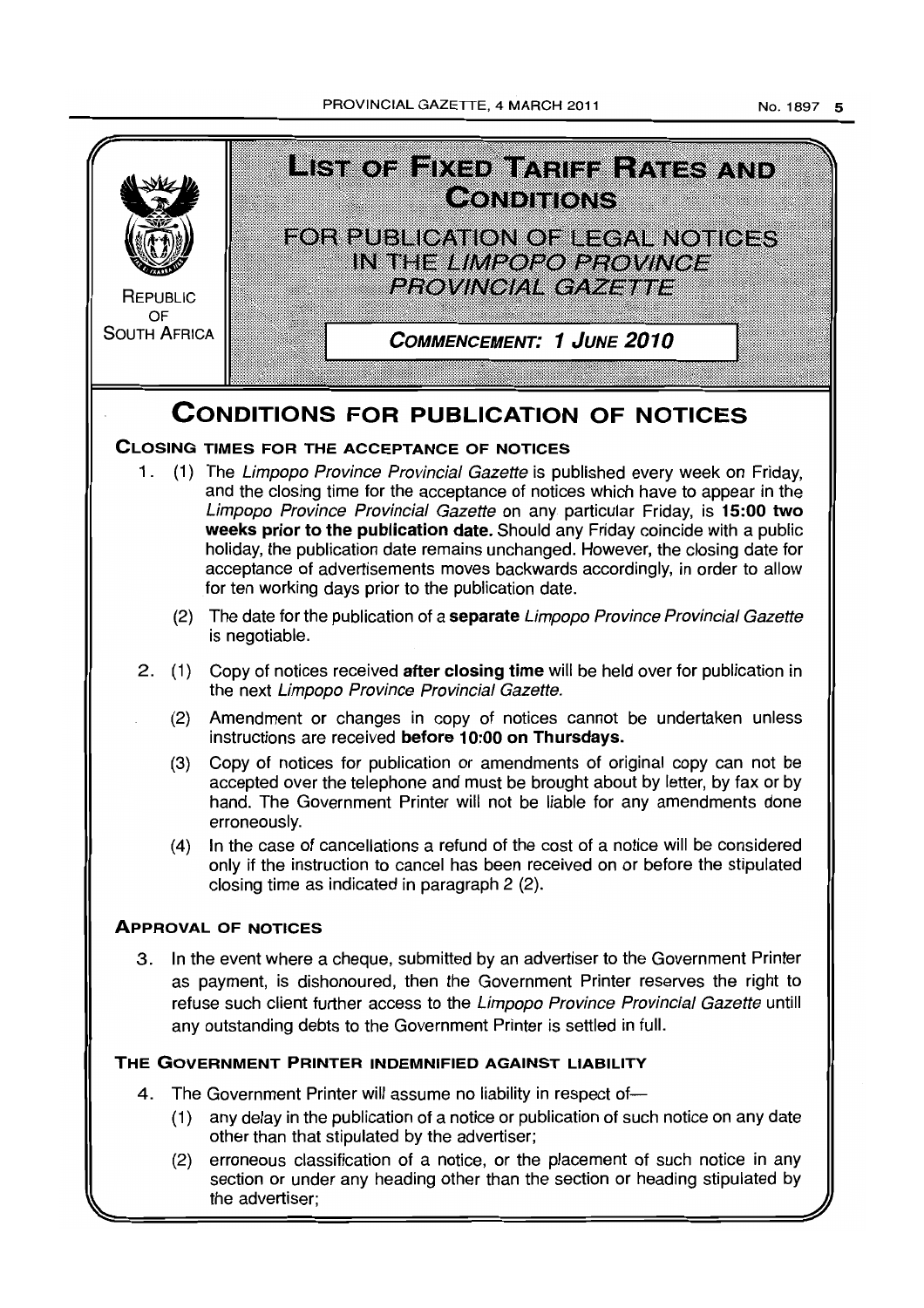(3) any editing, revision, omission, typographical errors or errors resulting from faint or indistinct copy.

# LIABILITY OF ADVERTISER

5. Advertisers will be held liable for any compensation and costs arising from any action which may be instituted against the Government Printer in consequence of the publication of any notice.

# **COPY**

- 6. Copy of notices must be typed on one side of the paper only and may not constitute part of any covering letter or document.
- 7. At the top of any copy, and set well apart from the notice, the following must be stated:

Where applicable

- (1) The heading under which the notice is to appear.
- (2) The cost of publication applicable to the notice, in accordance with the "Word Count Table".

# PAYMENT OF COST

- 9. With effect from 1 NOVEMBER 2004 no notice will be accepted for publication unless the cost of the insertion(s) is prepaid in CASH or by CHEQUE or POSTAL ORDERS. It can be arranged that money can be paid into the banking account of the Government Printer, in which case the deposit slip accompanies the advertisement before publication thereof.
- 10. (1) The cost of a notice must be calculated by the advertiser in accordance with the word count table.
	- (2) Where there is any doubt about the cost of publication of a notice, and in the case of copy, an enquiry, accompanied by the relevant copy, should be addressed to the Advertising Section, Government Printing Works, Private Bag X85, Pretoria, 0001 [Fax: (012) 323-8805], before publication.
- 11. Overpayment resulting from miscalculation on the part of the advertiser of the cost of publication of a notice will not be refunded, unless the advertiser furnishes adequate reasons why such miscalculation occurred. In the event of underpayments, the difference will be recovered from the advertiser, and the notice(s) will not be published until such time as the full cost of such publication has been duly paid in cash or by cheque or postal orders, or into the banking account.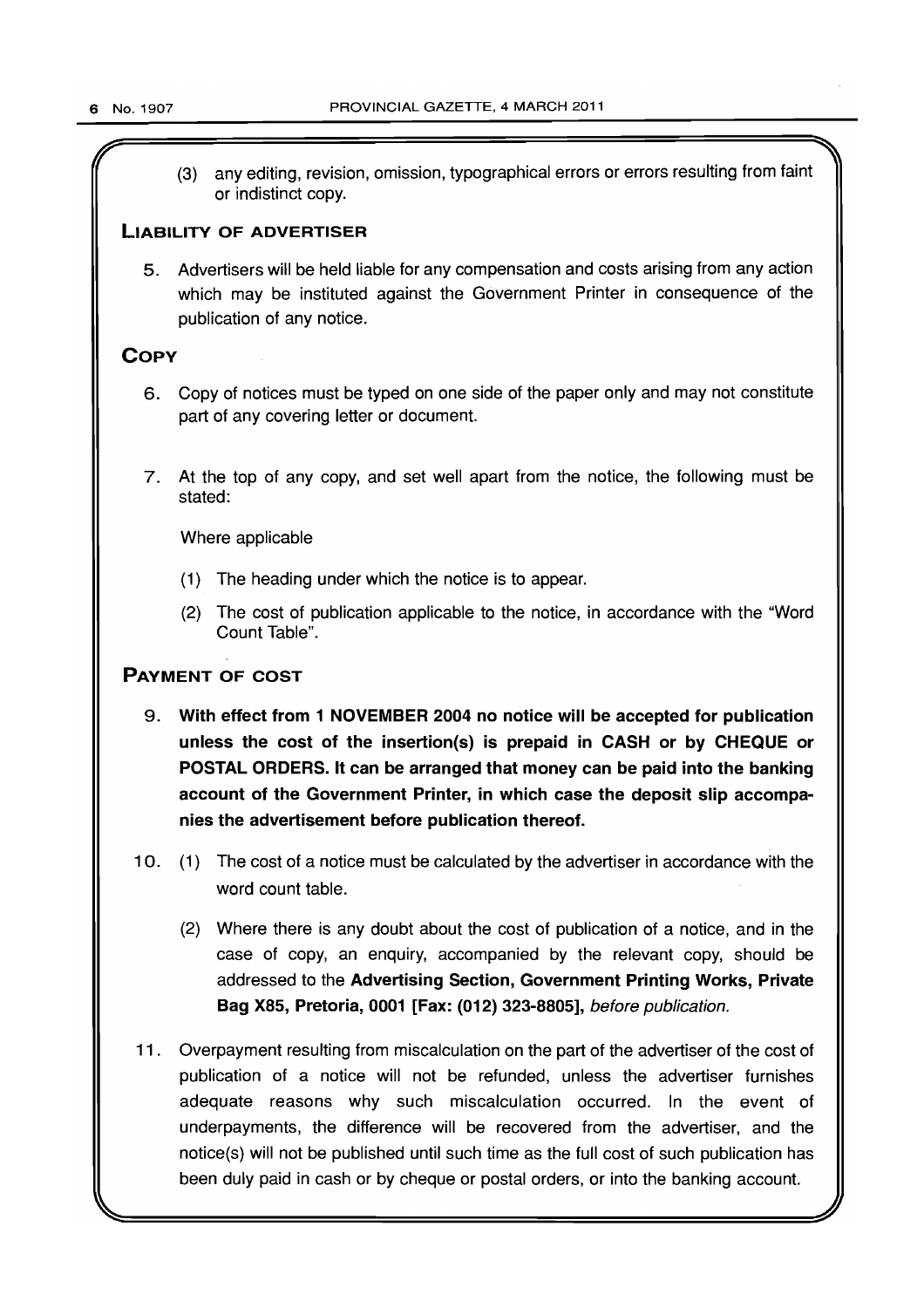- 12. In the event of a notice being cancelled, a refund will be made only if no cost regarding the placing of the notice has been incurred by the Government Printing Works.
- 13. The Government Printer reserves the right to levy an additional charge in cases where notices, the cost of which has been calculated in accordance with the Word Count Table, are subsequently found to be excessively lengthy or to contain overmuch or complicated tabulation.

# PROOF OF PUBLICATION

14. Copies of the Limpopo Province Provincial Gazette which may be required as proof of publication, may be ordered from the Government Printer at the ruling price. The Government Printer will assume no liability for any failure to post such Limpopo Province Provincial Gazette(s) or for any delay in despatching it/them.

# **GOVERNMENT PRINTERS BANK ACCOUNT PARTICULARS**

Bank:

ABSA

BOSMAN STREET

Account No.: 4057114016

Branch code: 632005

Reference No.: 00000049

Fax No.: (012) 323 8805

# Enquiries:

| Mrs. L. Fourie    | Tel.: (012) 334-4686 |
|-------------------|----------------------|
| Mrs. H. Wolmarans | Tel.: (012) 334-4591 |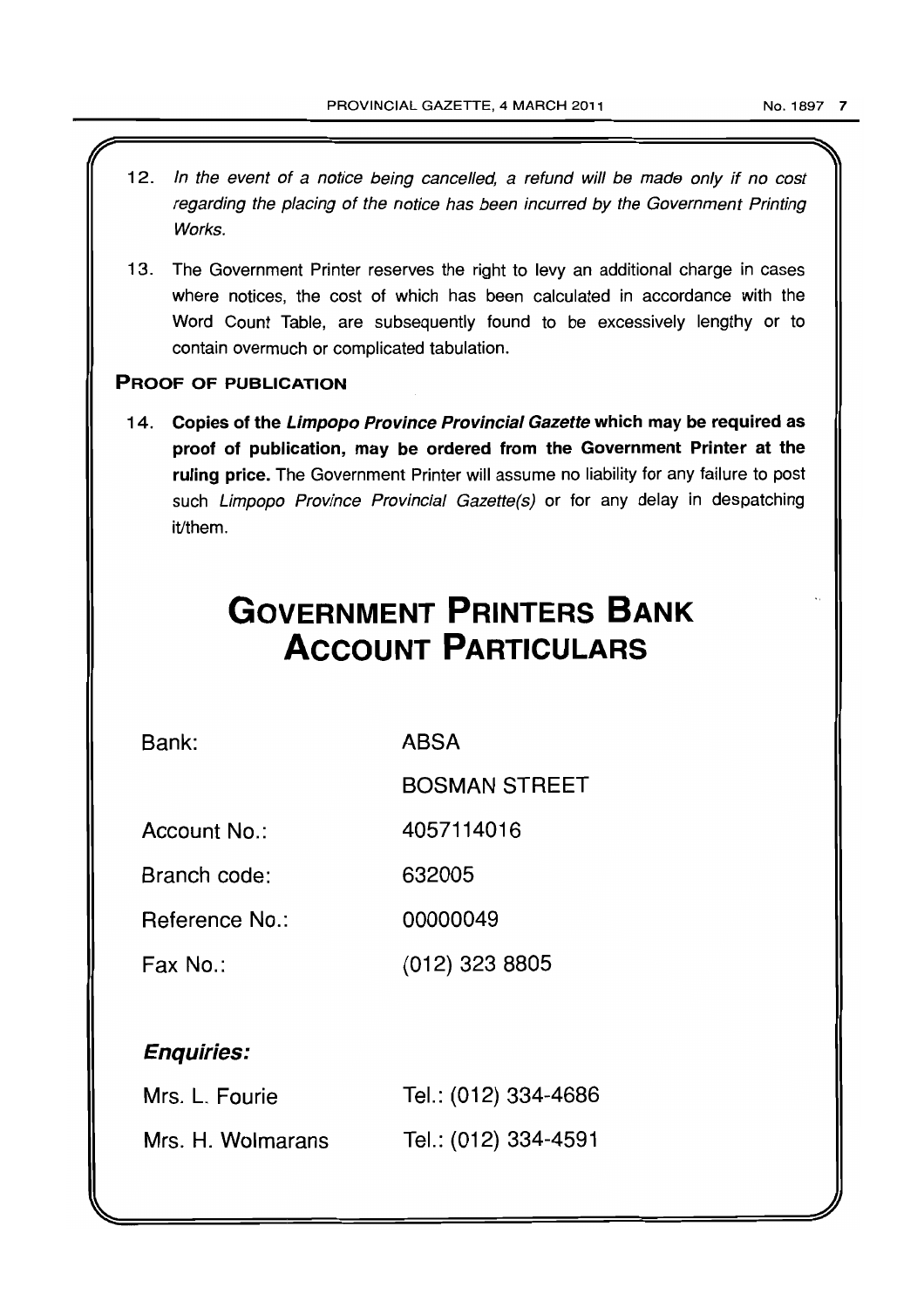# **GENERAL NOTICES • ALGEMENE KENNISGEWINGS**

# GENERAL NOTICE 46 OF 2011

#### POLOKWANEIPERSKEBULT AMENDMENT SCHEME 212

NOTICE OF APPLICATION FOR THE AMENDMENT OF THE POLOKWANE PERSKEBULT TOWN-PLANNING SCHEME 2007, IN TERMS OF SECTION 56 (1) (b) (i) OF THE TOWN-PLANNING AND TOWNSHIPS ORDINANCE, 1986 (ORDINANCE 15 OF 1986)

I, Katlego Mokwena of P E Mahapa and Associates Town and Regional Planners, being the authorized agent of the owner(s) of the Erf mentioned hereunder, hereby give notice in terms of section 56 (1) (b) (i) of the Town-planning and Townships Ordinance (Ordinance 15 of 1986), that I have applied to the Polokwane Municipality for the amendment of the townplanning scheme known as the Polokwane/Perskebult Town-planning Scheme 2007, by the rezoning of Portion 1 of Erf 1317, located at 1317 Stanza Bopape Street, of the Township Seshego, District of Seshego, Limpopo Province from "Public Open Space" to "Special" for Place of Public Worship purposes.

Particulars of the application will lie for inspection during normal office hours at the office of the Director, Spatial Planning and Land Use Management Business Unit, 1st Floor, West Wing, Civic Centre, c/o Landros Mare & Bodenstein Streets, Polokwane for a period of 28 days from 25th February 2011.

Objections to or representations in respect to the applications must be lodged with or made out in writing to the Municipal Manager, at the above address or at P.O. Box 111, Polokwane, 0700, within a period of 28 days from 25th February 2011.

Address of agent: P.E. Mahapa and Associates, Town and Regional Planners, 68 De Klerk Street, Mokopane.

# ALGEMENE KENNISGEWING 46 VAN 2011

**• •** 

#### POLOKWANE/PERSKEBULT WYSIGINGSKEMA 212

KENNISGEWING VAN AANSOEK OM WYSIGING VAN DIE POLOKWANE/PERSKEBULT DORPSBEPLANINGSKEMA 2007, INGEVOLGE ARTIKEL 56 (1) (b) (i) VAN DIE ORDONNANSIE OP DORPSBEPLANNING EN DORPE (ORDONNANSIE 15 VAN 1986)

Ek, Katlego Mokwena van P. E Mahapa Stads-en Streeksbeplanners, synde die gemagtigde agent van die eienaar(s) van die ondergenoemde Erf, gee hiermee ingevolge artikel 56 (1) (b) (i) van die Ordonnansie op Dorpsbeplanning en Dorpe (Ordonnansie15 van 1986) kennis dat ons by die Polokwane Munisipaliteit, aansoek gedoen het om die wysiging van die Polokwane/Perskebult-dorpsbeplanningskema 2007, deur die hersonering van Gedeelte 1 van Erf 1317, geleë te Stanza Bopapestraat 1317, van die Dorp Seshego, Distrik van Seshego, Limpopo Provinsie van "Public Open Space" tot "Special" for Place 01 Public Worship.

Besonderhede van die aansoek lê ter insae gedurende gewone kantoorure by die kantoor van die Bestuurder, Spatial Planning and Land Use Management Business Unit, 1st Floor, West Wing, Civic Centre, c/o Landros Mare & Bodenstein Streets, Polokwane vir 'n tydperk van 28 dae vanaf 25 Februarie 2011.

Besware teen of vertoë ten opsigte van die aansoek moet binne 'n tydperk van 28 dae vanaf 25 Februarie 2011, skriftelik by of tot die Munisipale Bestuurder by bovermelde adres of by Posbus 111, Polokwane, 0700, ingedien of gerig word.

Adres van agent: P.E. Mahapa en Ass.cc, Stads & Streeksbeplanners, De Klerkstraat 78, Mokopane, 0600.

25-04

# GENERAL NOTICE 47 OF 2011

#### POLOKWANEIPERSKEBULT AMENDMENT SCHEME 213

NOTICE OF APPLICATION FOR THE AMENDMENT OF THE POLOKWANE PERSKEBULT TOWN-PLANNING SCHEME 2007, IN TERMS OF SECTION 56 (1) (b) (i) OF THE TOWN-PLANNING AND TOWNSHIPS ORDINANCE, 1986 (ORDINANCE 15 OF 1986)

I, Katlego Mokwena of P E Mahapa and Associates Town and Regional Planners, being the authorized agent of the owner(s) of the Erf mentioned hereunder, hereby give notice in terms of section 56 (1) (b) (i) of the Town-planning and Townships Ordinance (Ordinance 15 of 1986), that I have applied to the Polokwane Municipality for the amendment of the Townplanning scheme known as the Polokwane/Perskebult Town-planning Scheme 2007, by the rezoning of Ert 314, located at 314 Moretloa Street of the Township, Seshego, District of Seshego, limpopo Province from "Residential 1" to "Institution" purposes.

Particulars of the application will lie for inspection during normal office hours at the office of the Director, Spatia! Planning and Land Use Management Business Unit, 1st Floor, West Wing, Civic Centre, c/o Landros Mare & Bodenstein Streets, Polokwane for a period of 28 days from 25th February 2011.

Objections to or representations in respect to the applications must be lodged with or made out in writing to the Municipal Manager, at the above address or at P.O. Box 111, Polokwane, 0700, within a period of 28 days from 25th February 2011.

Address of agent: P.E. Mahapa and Associates, Town and Regional Planners, 68 De Klerk Street, Mokopane, 0600.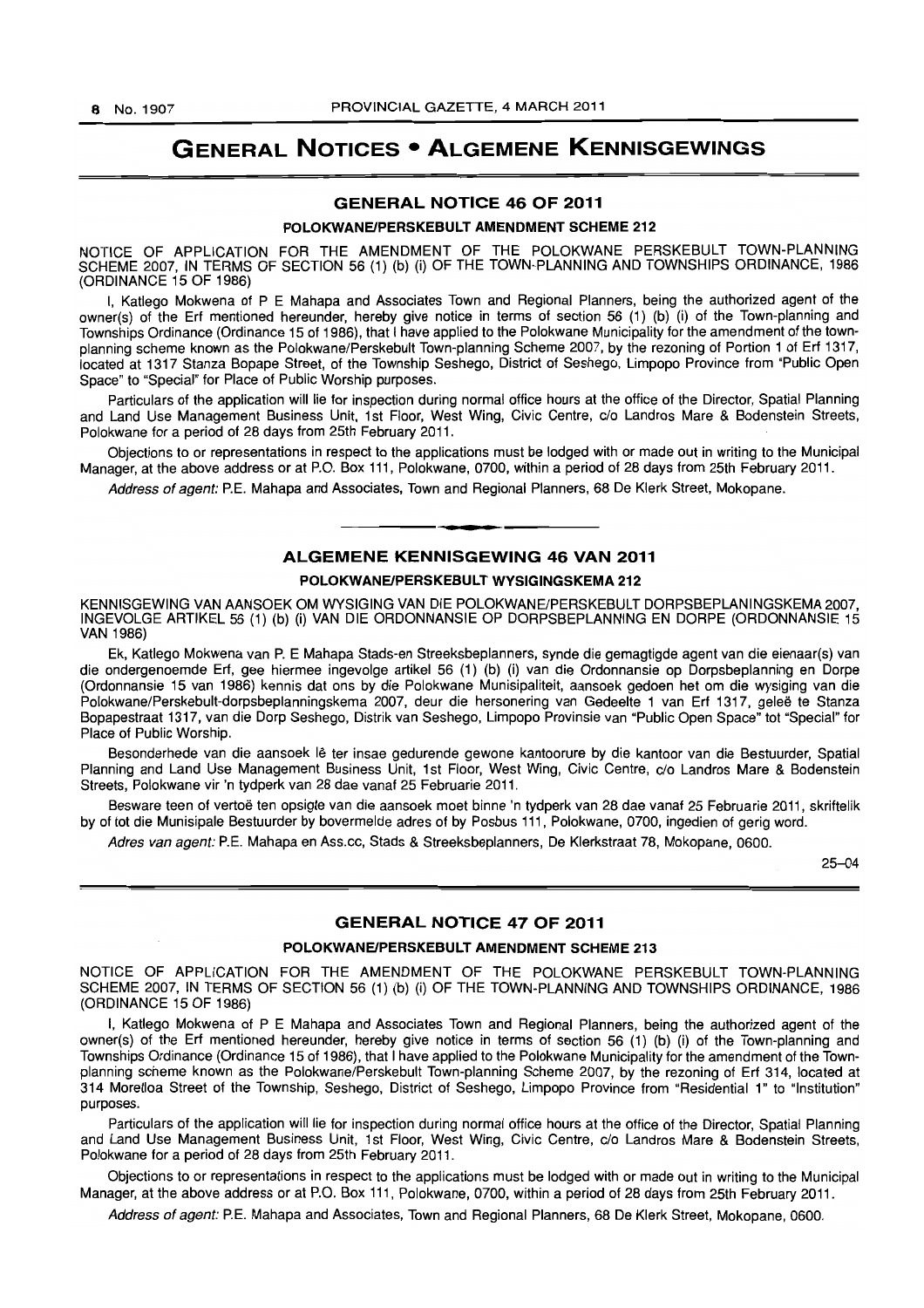# ALGEMENE KENNISGEWING 47 VAN 2011

# POLOKWANE/PERSKEBULT WYSIGINGSKEMA 213

KENNISGEWING VAN AANSOEK OM WYSIGING VAN DIE POLOKWANE/PERSKEBLILT DORPSBEPLANINGSKEMA 2007 INGEVOLGE ARTIKEL 56 (1) (b) (i) VAN DIE ORDONNANSIE OP DORPSBEPLANNING EN DORPE (ORDONNANSIE 15 VAN 1986)

Ek, Katlego Mokwena van P. E Mahapa Stads-en Streeksbeplanners, synde die gemagtigde agent van die eienaar(s) van die ondergenoemde Erf, gee hiermee ingevolge artikel 56 (1) (b) (i) van die Ordonnansie op Dorpsbeplanning en Dorpe (Ordonnansie 15 van 1986) kennis dat ons by die Polokwane Munisipaliteit, aansoek gedoen het am die wysiging van die Polokwane/Perskebult-dorpsbeplanningskema 2007, deur die hersonering van Erf 314, geleë te Moretloastraat 314, van die Dorp Seshego, Distrik van Seshego, Limpopo Provinsie van "Residensieel 1" tot "Institution".

Besonderhede van die aansoek lê ter insae gedurende gewone kantoorure by die kantoor van die Bestuurder, Spatial Planning and Land Use Management Business Unit, 1st Floor, West Wing, Civic Centre, c/o Landros Mare & Bodenstein Streets. Polokwane vir 'n tydperk van 28 dae vanaf 25 Februarie 2011.

Besware teen of vertoe ten opsigte *van* die aansoek moet binne 'n tydperk van 28 dae vanaf 25 Februarie 2011, skriftelik by of tot die Munisipale Bestuurder by bovermelde adres of by Posbus 111, Polokwane. 0700, ingedien of gerig word.

Adres van agent: P.E. Mahapa en Ass.cc. Stads & Streeksbeplanners. De Klerkstraat 78. Mokopane, 0600.

25-04

#### GENERAL NOTICE 56 OF 2011

#### NOTICE OF APPLICATION FOR ESTABLISHMENT OF TOWNSHIP: ANNADALE EXTENSION 3

The Polokwane Municipality, hereby gives notice in terms of section 69 (6) (a) read together with Section 96 of the Townplanning and Townships Ordinance. 1986 (Ordinance 15 of 1986). that an application to establish the township referred to in the annexure hereto, has been received by it.

Particulars of the application will lie for inspection during normal office hours at the office of the Town Planners, First Floor, West Wing, Civic Centre, Polokwane, for the period of 28 days from 25 February 2011.

Objections to or representations in respect of the application must be lodged with or made in writing to the Manager: Spatial Planning and LUM (Office 125, 1st Floor, West Wing, Civic Centre) or at PO Box 111, Pietersburg. 0700, within a period of 28 days from 25 February 2011.

#### ANNEXURE

#### Name of township: Annadale Extension 3.

Full name of applicant: Northplan Town and Regional Planners CC, PO Box 55425, Pietersburg, 0700. Tel: (015) 291-4265, 19b Hans van Rensburg Street, Polokwane.

Number of erven in proposed township: 2 erven. Erf 1 "Special" for access control, gatehouse, Erf 2 "Industrial 2".

Description of land on which the township is to be established: Remaining Extent of Portion 87 (a portion of Portion 14) of the farm Doornkraal 680 L.S., situated adjacent north of Bulawayo Street and South of Vermikuliet Street. Annadale.

#### FL LAMOLA, Municipal Manager

Civic Centre, Landros Mare Street, Polokwane, 0699

# ALGEMENE KENNISGEWING 56 VAN 2011

**. -**

#### KENNISGEWING VAN AANSOEK OM STIGTING VAN DORP: ANNADALE UITBREIDING 3

Die Polokwane Munisipaliteit, gee hiermee ingevolge artikel 69 (6) (a) saamgelees met artikel 96 van die Ordonnansie op Dorpsbeplanning en Dorpe, 1986 (Ordonnansie 15 van 1986) kennis dat 'n aansoek om die dorp in die bylae hierby genoem, te stig deur hom ontvang is.

Besonderhede van die aansoek Ie ter insae gedurende gewone kantoorure by die kantoor *van* die Stadsbeplanners, Eerste Verdieping, Wesvleuel Burgersentrum, Polokwane, vir 'n tydperk *van* 28 dae vanaf 25 Februarie 2011.

Besware teen of vertoë ten opsigte van die aansoek moet binne 'n tydperk van 28 dae vanaf 25 Februarie 2011 skriftelik by of tot die Bestuurder: Ruimtelike Beplanning en Grondgebruik Beheer (Kamer 125. 1 ste Vloer, Wesvleuel, Burgersentrum) of by Posbus 111, Polokwane, 0700, ingedien of gerig word.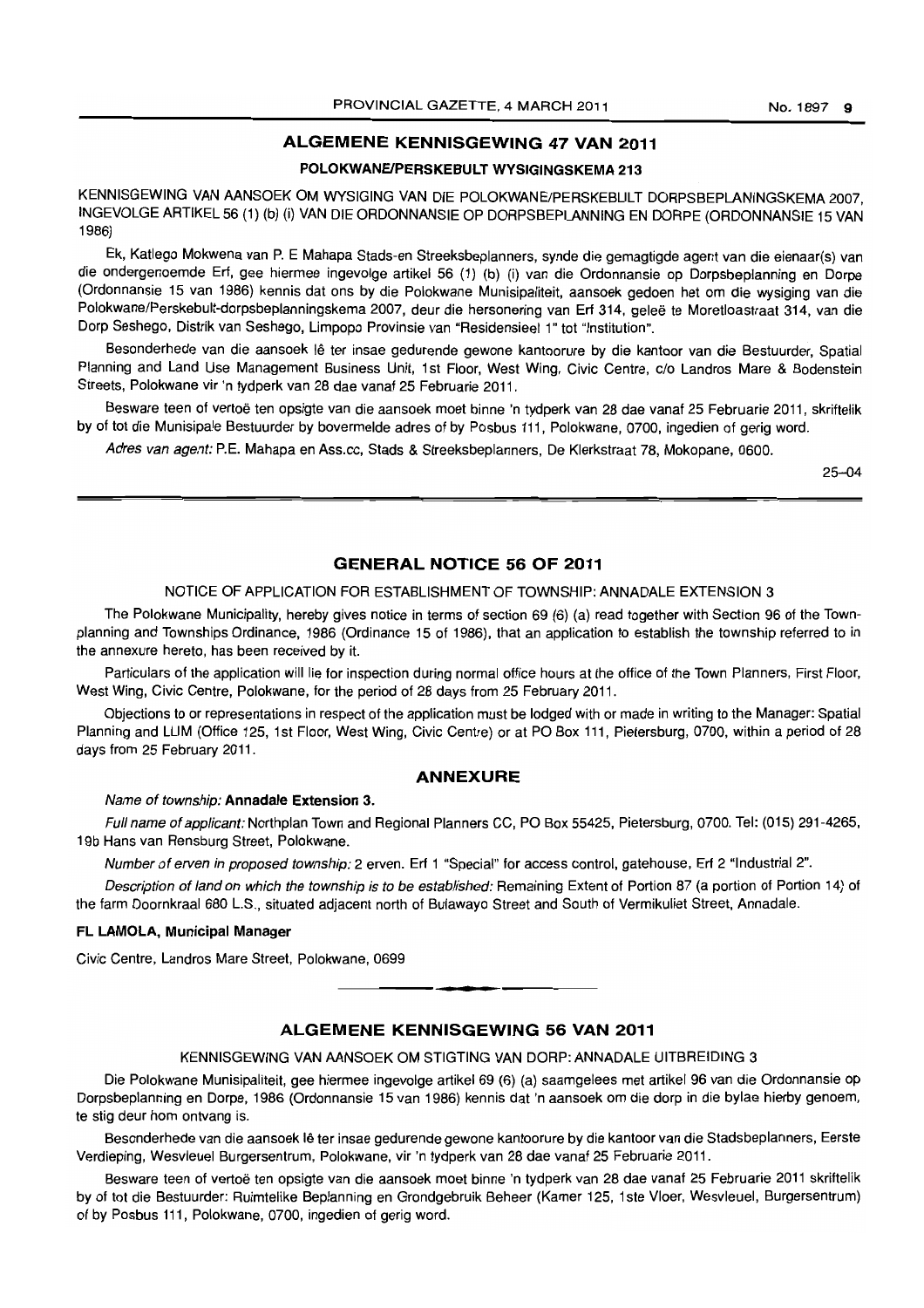#### BYLAE

#### Naam van dorp: Annadale Uitbreiding 3.

Volle naam van aansoeker: Noordplan Stads- en Streekbeplanners BK, Posbus 55425, Polokwane, 0700, Tel: (015) 291-4265, Hans van Rensburgstraat 19b, Polokwane.

Aantal erwe in voorgestelde dorp: 2 erwe. Erf 1 "Spesiaal" vir toegangsbeheer, hekhuis, Erf 2 "Nywerheid 2".

Beskrywing van grond waarop dorp gestig staan te word: Resterende Gedeelte van Gedeelte 87 (gedeelte van Gedeelte 14) van die plaas Doornkraal 680 L.S., gelee aanliggend noord van Bulawayostraat en suid van Vermikulietstraat, Annadale.

#### FL LAMOLA, Munisipale Bestuurder

Burgersentrum, Landros Marestraat, Polokwane, 0699

25-04

# GENERAL NOTICE 57 OF 2011

#### POLOKWANEIPERSKEBULT AMENDMENT SCHEME 209 AND 210

Planning Concept being the authorised agent of the owner of the underneath properties hereby give notice in terms of Section 56 (1) (b) (i) of the Town-planning and Townships Ordinance (Ordinance 15 of 1986) that I have applied to the Polokwane Municipality for the amendment of the Polokwane/Perskebult Town-planning Scheme, 2007, for the rezoning of: Amendment Scheme 209-Portion 1 of Erf 311, Pietersburg, and the Remaining Extent of Erf 310, Pietersburg, situated at 99 and 101 Dahl Street on from "Residential 1" to "Business 2", Amendment Scheme 210-Portion 3 of Erf 332, Pietersburg, situated at 107 Onder Street from Residential 1 to Business 2.

Particulars of the application will lie for inspection during normal office hours at the offices of the Manager Planning: Directorate Planning and Development, First Floor, West Wing Civic Centre, Landdros Mare Street, Polokwane, for a period of 28 days from 25 February 2011.

Objections and or representations in respect to the application must be lodged with or made in writing to the underneath address or to the offices of the Manager Planning, Directorate Planning and Development, First Floor, Civic Centre, Landdros Mare Street, or Box 111, Polokwane, 0700, within a period of 28 days from 25 February 2011.

Address of agent: Planning Concept, Box 15001, Flora Park, Polokwane, 0699.

## ALGEMENE KENNISGEWING 57 VAN 2011

**•** 

#### POLOKWANEIPERSKEBULT-WYSIGINGSKEMA 209 EN 210

Planning Concept synde die gemagtigde agent van die eienaar van onderstaande eiendomme gee hiermee ingevolge artikel 56 (1) (b) (i) van die Ordonnansie op Dorpsbeplanning en Dorpe (Ordonnansie 15 van 1986) kennis dat ek by die Polokwane Munisipaliteit aansoek gedoen het vir die wysiging van die Polokwane/Perskebult Dorpsbeplanningskema, 2007, deur hersonering van Wysigingskema 209-Gedeelte 1 van Erf 311, Pietersburg en Resterende Gedeelte van Erf 310, Pietersburg, geleë te Dahlstraat 99 en 101 vanaf "Residensieel 1" na "Besigheid 2", Wysigingskema 210-Gedeelte 3 van Erf 332, Pietersburg, gelee te Onderstraat 107, vanaf "Residensieel 1 *n* na "Besigheid 2".

Besonderhede van die aansoek lê ter insae gedurende gewone kantoorure by die kantoor van die Bestuurder: Beplanning, Direktoraat Beplanning en Ontwikkeling, Eerste Vloer, Burgersentrum, Landros Marestraat, Polokwane, vir 'n tydperk van 28 dae vanaf 25 Februarie 2011.

Besware teen of vertoë ten opsigte van die aansoek moet binne 28 dae van 25 Februarie 2011 skriftelik by of tot die Bestuurder: Beplanning, Direktoraat Beplanning en Ontwikkeling by onderstaande adres of by Posbus 111, Polokwane, 0700, ingedien of gerig word.

Adres van agent: Planning Concept, Posbus 15001, Flora Park, Polokwane, 0699.

25-04

#### GENERAL NOTICE 58 OF 2011

# BELA BELA AMENDMENT SCHEME 41

NOTICE OF APPLICATION FOR AMENDMENT OF THE TOWN-PLANNING SCHEME IN TERMS OF SECTION 56 (1) (b) (i) OF THE TOWN-PLANNING AND TOWNSHIPS ORDINANCE, 1986 (ORDINANCE No. 15 OF 1986)

We, Geo Projects, authorised agents of the owner of Erven 74 to 92, Eua Montagne, Bela-Bela, hereby give notice in terms of section 56 (1) (b) (i) of the Town-planning and Townships Ordinance, 1986 (Ordinance No. 15 of 1986), that we have applied to the Bela-Bela Municipality for the amendment, known as the Bela Bela Land Use Scheme, 2008, by the rezoning of the property described above, from Residential 1 to Residential 3.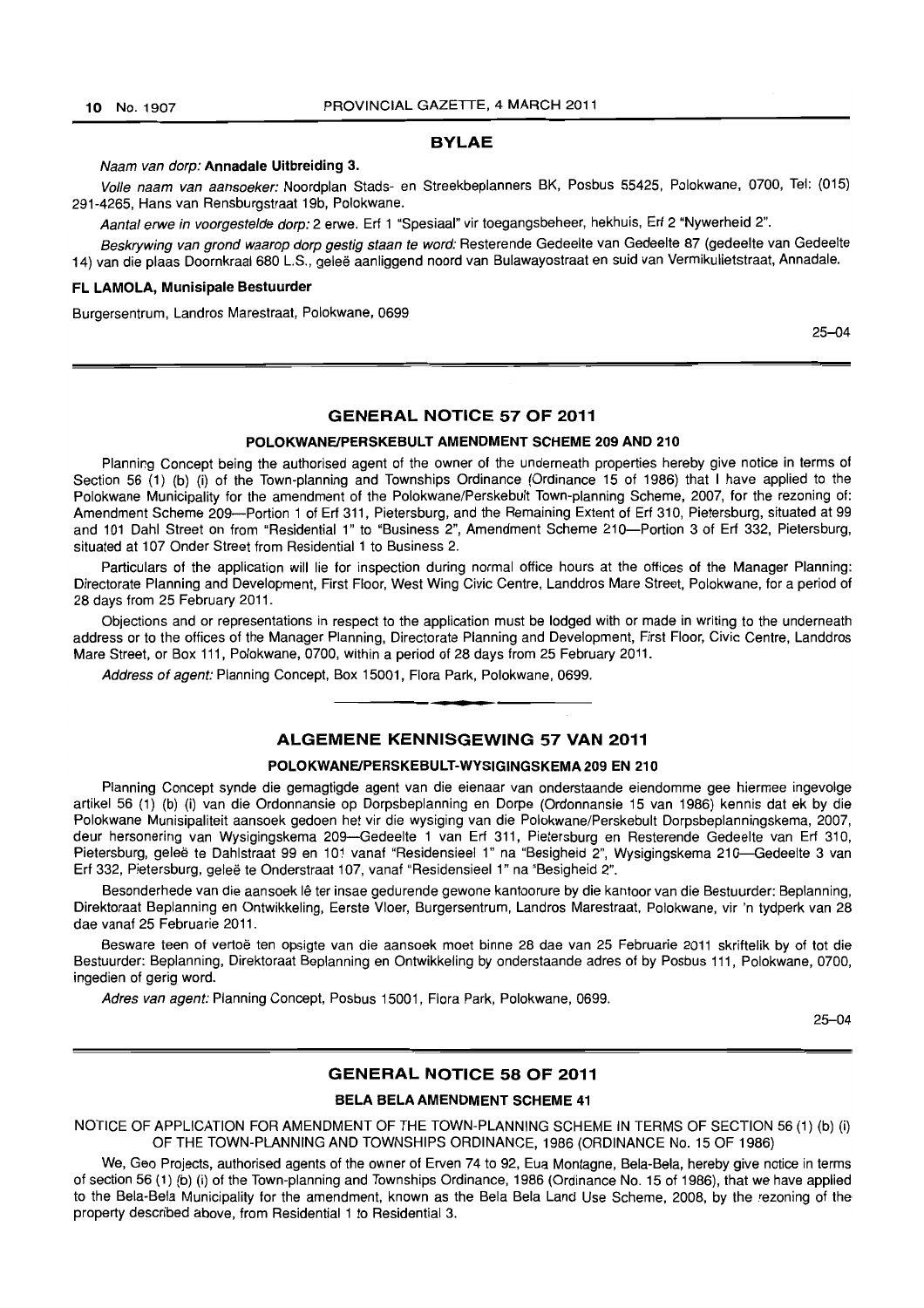Particulars of the application will lie for inspection during normal office hours at the office of the Municipal Manager, Municipal Offices, Bela-Bela, for a period of 28 days from 25 February 2011.

Objections to or representations in respect of the application must be lodged with or made in writing to the Municipal Manager at the above address or Private Bag X1609, Bela-Bela, 0480, within a period of 28 days from 25 February 2011. Address: P.O. Box 919, Bela-Bela, 0480. Tel: 082 881 7252.

# ALGEMENE KENNISGEWING 58 VAN 2011

**• •** 

#### BELA BELA-WYSIGINGSKEMA 41

KENNISGEWING VAN DIE AANSOEK OM WYSIGING VAN DIE DORPSBEPLANNINGSKEMA INGEVOLGE ARTIKEL 56 (1) (b) (i) VAN DIE ORDONNANSIE OP DORPSBEPLANNING EN DORPE, 1986 (ORDONNANSIE No. 15 VAN 1986)

Ons, Geo Projects, synde die gemagtigde agent van die eienaars van Erwe 74 tot 92, Eau Montagne, Bela-Beta, gee hiermee ingevotge artikel 56 (1) (b) (i) van die Ordonnansie op Dorpsbeplanning en Dorpe, 1986 (Ordonnansie 15 van 1986), kennis dat ons by die Bela-Bela Munisipaliteit aansoek gedoen het om die wysiging van die dorpsbeplanningskema, bekend as die Bela Bela Land Use Scheme, 2008, deur die hersonering van die eiendom hierbo beskryf, van Residensieel 1 na Residensieel 3.

Besonderhede van die aansoek lê ter insae gedurende gewone kantoorure by die kantoor van die Munisipale Bestuurder: Munisipale Kantore, Bela-Bela, vir 'n tydperk van 28 dae vanaf 25 Februarie 2011.

Besware teen of vertoë ten opsigte van die aansoek moet binne 'n tydperk van 28 dae vanaf 25 Februarie 2011, skriftelik by of tot die Munisipale Bestuurder by bovermelde adres of by Privaatsak X1609, Bela-Bela, 0480, ingedien of gerig word.

Adres: Posbus 919, Bela-Bela, 0480. Tel: 082 881 7252.

25-04

# GENERAL NOTICE 59 OF 2011

#### BELA BELA AMENDMENT SCHEME *43/08*

NOTICE OF APPLICATION FOR AMENDMENT OF THE TOWN-PLANNING SCHEME IN TERMS OF SECTION 56 (1) (b) (i) OF THE TOWN-PLANNING AND TOWNSHIPS ORDINANCE, 1986 (ORDINANCE No. 15 OF 1986)

We, Geo Projects, authorised agents of the owner of Erf 1127, Warmbaths, Bela-Bela, hereby give notice in terms of section 56 (1) (b) (i) of the Town-planning and Townships Ordinance, 1986 (Ordinance No. 15 of 1986), that we have applied to the Bela-Bela Municipality for the amendment, known as the Bela Bela Land Use Scheme, 2008, by the rezoning of the property described above, from Residential 1 to Residential 3.

Particulars of the application will lie for inspection during normal office hours at the office of the Municipal Manager, Municipal Offices, Bela-Bela, for a period of 28 days from 25 February 2011.

Objections to or representations in respect of the application must be lodged with or made in writing to the Municipal Manager at the above address or Private Bag X1609, Bela-Bela, 0480, within a period of 28 days from 25 February 2011.

Address: P.O. Box 919, Bela-Bela, 0480. Tel: 082 881 7252.

#### ALGEMENE KENNISGEWING 59 VAN 2011

**1\_.** 

#### BELA BELA-WYSIGINGSKEMA 43108

KENNISGEWING VAN DIE AANSOEK OM WYSIGING VAN DIE DORPSBEPLANNINGSKEMA INGEVOLGE ARTIKEL 56 (1) (b) (i) VAN DIE ORDONNANSIE OP DORPSBEPLANNING EN DORPE, 1986 (ORDONNANSIE No. 15 VAN 1986)

Ons, Geo Projects, synde die gemagtigde agent van die eienaars van Erf 1127, Warmbad, Bela-Bela, gee hiermee ingevolge artikel56 (1) (b) (i) van die Ordonnansie op Dorpsbeplanning en Dorpe, 1986 (Ordonnansie 15 van 1986), kennis dat ons by die Bela-Bela Munisipaliteit aansoek gedoen het om die wysiging van die dorpsbeplanningskema, bekend as die Bela Bela Land Use Scheme, 2008, deur die hersonering van die eiendom hierbo beskryf, van Residensieel 1 na Residensieel 3.

Besonderhede van die aansoek lê ter insae gedurende gewone kantoorure by die kantoor van die Munisipale Bestuurder: Munisipale Kantore, Bela-Bela, vir 'n tydperk van 28 dae vanaf 25 Februarie 2011.

Besware teen of vertoë ten opsigte van die aansoek moet binne 'n tydperk van 28 dae vanaf 25 Februarie 2011, skriftelik by of tot die Munisipale Bestuurder by bovermelde adres of by Privaatsak X1609, Bela-Bela, 0480, ingedien of gerig word.

Adres: Posbus 919, Bela-Bela, 0480. Tel: 082 881 7252.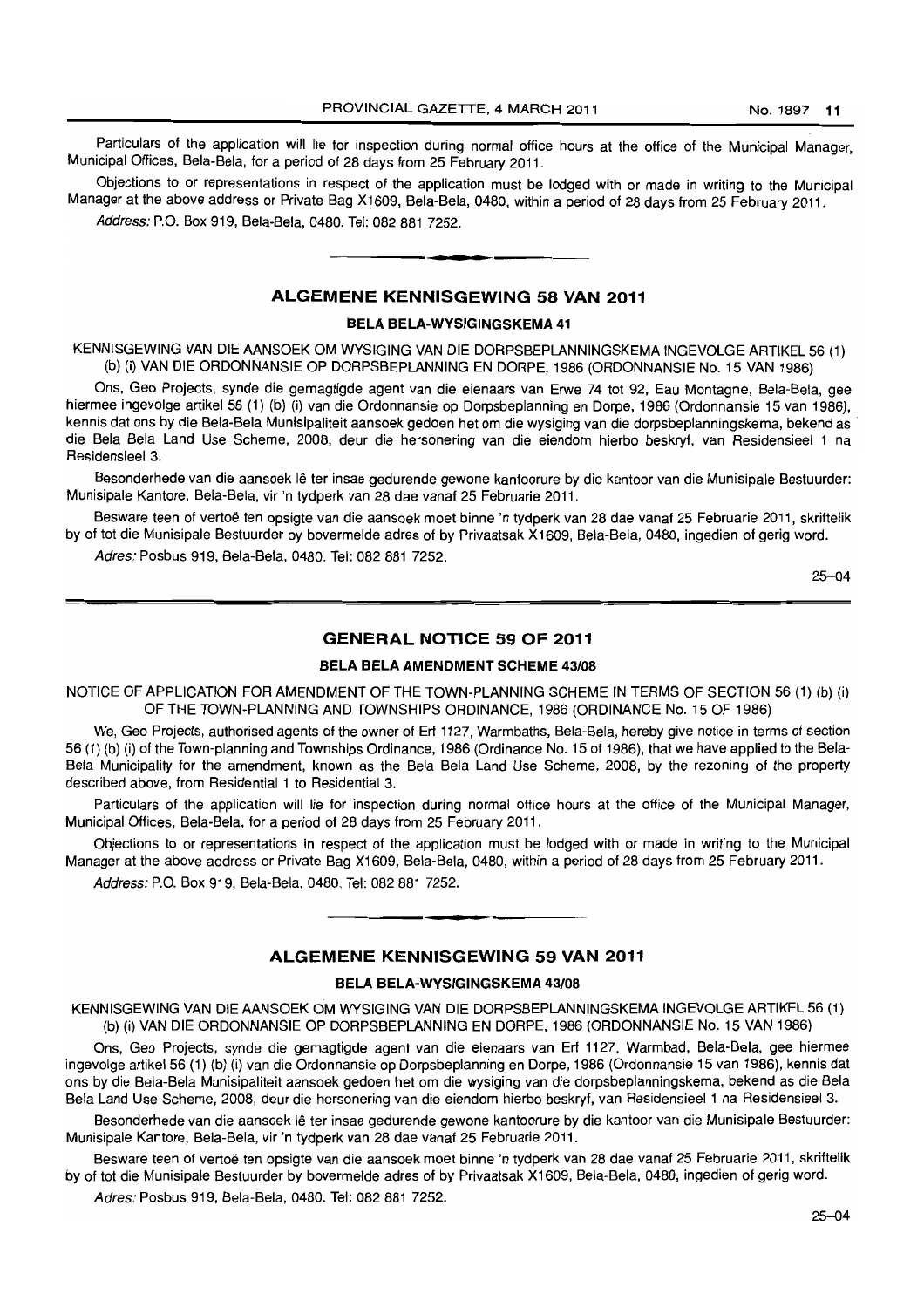# **GENERAL NOTICE 60 OF 2011**

#### **POLOKWANEIPERSKEBULT AMENDMENT SCHEME 170**

NOTICE OF APPLICATION FOR THE AMENDMENT OF THE POLOKWANE/PERSKEBULT TOWN-PLANNING SCHEME, 2007, IN TERMS OF SECTION 56 (1) (b) (i) OF THE TOWN-PLANNING AND TOWNSHIPS ORDINANCE, 1986 (ORDINANCE No. 15 OF 1986)

We, Tshiongolwe Development Planning Consultants, being the authorized agent of the owners of the erf mentioned below, hereby give notice in terms of section 56 (1) (b) (i) of the Town-planning and Townships Ordinance, 1986 (Ordinance No. 15 of 1986), that we have applied to the Polokwane Municipality for the amendment of the town-planning scheme, known as the Polokwane/Perskebult Town-planning Scheme, 2007, in so far as the rezoning of the Remaining Extent of Portion 1 of Erf 915, Hoog Street, from "Residential 1" to "Institutional" (Multi Purpose Care Centre for the Abused).

Particulars of the application will lie for inspection during normal office hours at the office of the Director: Spatial Planning and Land Use Management, First Floor, Civic Centre, Landdros Mare Street, Polokwane, for a period of 28 days from 22 February 2011.

Objections to or representations in respect of the application must be lodged with or made in writing to the Municipal Manager at the above address or at PO Box 111, Polokwane, 0700, within a period of 28 days from 22 February 2011.

Address of agent: Tshiongolwe Development Planning Consultants, 7B Bodenstein Street, Polokwane.

Enquiries: Ms Phuluso Booi or Ms K.M. Baloyi. Tel: (015) 291-2232. **-.** 

#### **ALGEMENE KENNISGEWING 60 VAN 2011**

#### **POLOKWANEIPERSKEBULT-WVSIGINGSKEMA 170**

KENNISGEWING VAN DIE AANSOEK OM WYSIGING VAN DIE POLOKWANE/PERSKEBULT-DORPSBEPLANNINGSKEMA. 2007, INGEVOLGE ARTIKEL 56 (1) (b) (i) VAN DIE ORDONNANSIE OP DORPSBEPLANNING EN DORPE, 1986 (ORDONNANSIE No. 15 VAN 1986)

Ons, Tshiongolwe Development Planning Consultants, synde die gemagtigde agent van die eienaars van die ondergenoemde erf, gee hiermee ingevolge artikel 56 (1) (b) (i) van die Ordonnansie op Dorpsbeplanning en Dorpe, 1986 (Ordonnansie No. 15 van 1986), kennis dat ons by die Polokwane Munisipaliteit, aansoek gedoen het om die wysiging van die dorpsbeplanningskema, bekend as die Polokwane/Perskebult-dorpsbeplanningskema, 2007, deur die hersonering van die Restant van Gedeelte 1 van Ert 915, Hoogstraat, Polokwane, vanaf "Residensieel 1" na "Inrigting" vir (Multi Purpose Care Centre for the Abused).

Besonderhede van die aansoek lê ter insae gedurende kantoorure by die kantoor van die Direkteur: Ruimtelike Beplanning en Grondgebruikbestuur, Eerste Vloer, Burgersentrum, Landdros Marestraat, Polokwane, vir 'n tydperk van 28 dae vanaf 25 Februarie 2011.

Besware teen of vertoë ten opsigte van die aansoek moet binne 'n tydperk van 28 dae vanaf 22 Februarie 2011, skriftelik by of tot die Munisipale Bestuurder by bovermelde adres of by Posbus 111, Polokwane, 0700, ingedien of gerig word.

Adres van agent: Tshiongolwe Development Planning Consultants, Bodensteinstraat 7B, Polokwane.

Navrae: Ms. Phuluso Booi/Ms. K.M. Baloyi. Tel: (015) 291-2232.

25-04

# **GENERAL NOTICE 64 OF 2011**

SCHEDULE 8

[Regulation 11 (2)]

NOTICE OF APPLICATION FOR AMENDMENT OF TOWN-PLANNING SCHEME IN TERMS OF SECTION 56 (1) (b) (i) OF THE TOWN-PLANNING AND TOWNSHIPS ORDINANCE, 1986 (ORDINANCE 15 OF 1986)

#### **MARULENG AMENDMENT SCHEME** 22

I, Sandra Felicity de Beer, being the authorized agent of the owner of Ert 118, Hoedspruit, hereby give notice in terms of section 56 (1) (b) (i) of the Town-planning and Townships Ordinance, 1986, that I have applied to the Maruleng Municipality for the amendment of the town-planning scheme known as the Maruleng Land Use Management Scheme, 2008, by the rezoning of the property described above, situated at 118 Eland Street, Hoedspruit, from "Residential 1" to "Special" for the purposes of a Medical Centre consisting of medical consulting rooms and ancillary and related uses directly associated therewith including a Restaurant and/or Tea Garden subject to certain conditions, as described more fully in the application documents.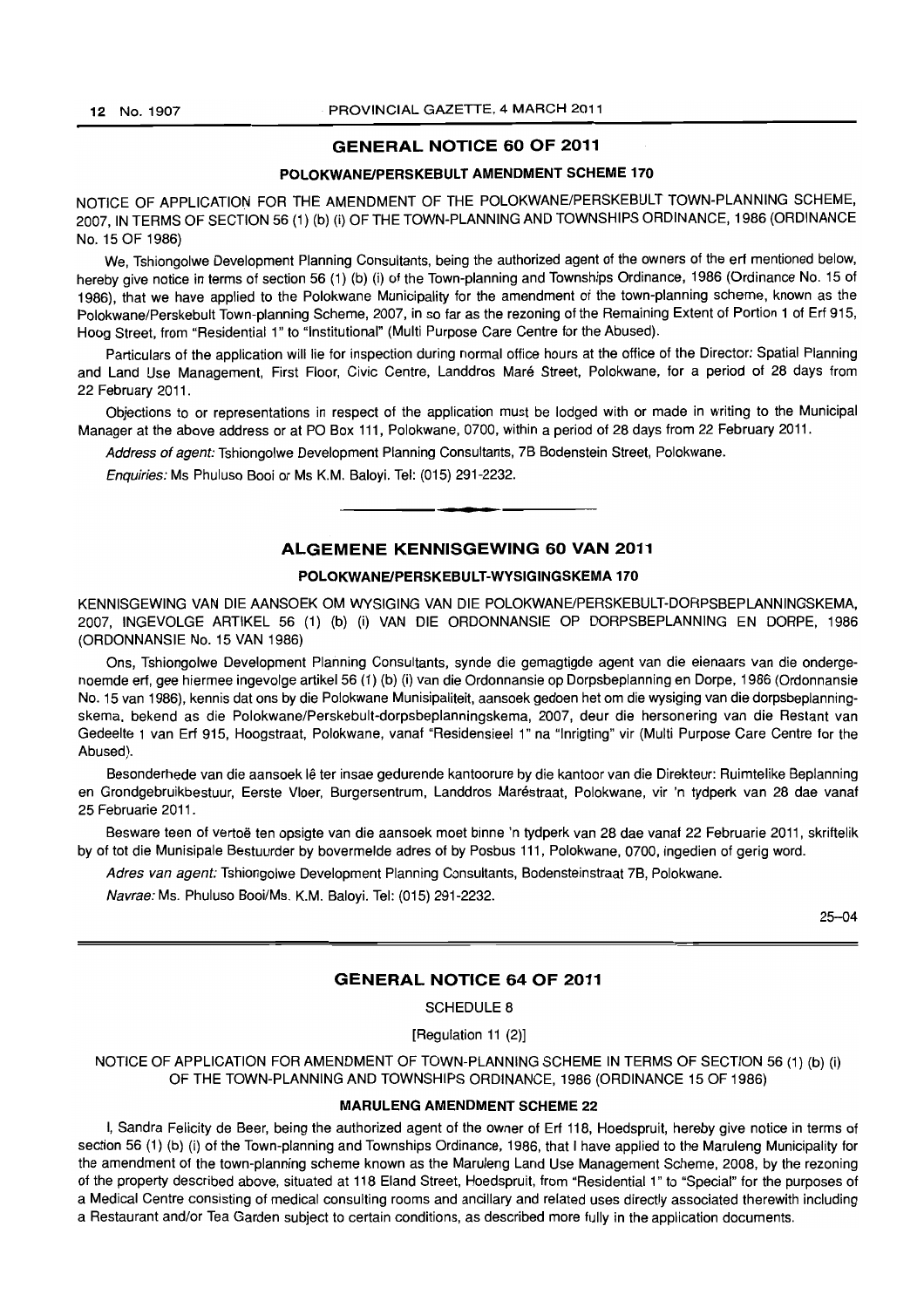Particulars relating to the application will be open for inspection during normal office hours at the office of the Maruleng Municipality, Town Planning Department, 64 Springbok Street, Hoedspruit, 1380, for the period of 28 days from 4 March 2011.

Any person who wishes to object to the application or submit representations in respect thereof must lodge the same in writing to the Maruleng Municipality, Town Planning Department at the above address or at PO Box 627, Hoedspruit, 1380, within a period of 28 days from 4 March 2011 i.e. on or before 1 April 2011.

Address of owner: Crimson Moon Investments 132 CC, c/o Sandy de Beer Consulting Town Planner, PO Box 70705, Bryanston, 2021. Tel: (011) 706-4532/Fax: 086 671 2475. . **- .** 

# **ALGEMENE KENNISGEWING 64 VAN 2011**

BYLAE 8

[Regulasie 11 (2)]

KENNISGEWING VAN AANSOEK OM WYSIGING VAN DORPSBEPLANNINGSKEMA INGEVOLGE ARTIKEL 56 (1) (b) (i) VAN DIE ORDONNANSIE OP DORPSBEPLANNING EN DORPE, 1986 (ORDONNANSIE 15 VAN 1986)

#### **MARULENG-WYSIGINGSKEMA 22**

Ek, Sandra Felicity de Beer, synde die gemagtigde agent van die eienaar van Erf 118. Hoedspruit, gee hiermee ingevolge artikel 56 (1) (b) (i) van die Ordonnansie op Dorpsbeplanning en Dorpe, 1986. kennis dat ek by die Maruleng Munisipaliteit aansoek gedoen het om die wysiging van die dorpsbeplanningskema bekend as die Maruleng-Grondgebruikbestuurskema, 2008. deur die hersonering van die eiendom hierbo beskryf, gelee te Elandstraat 118, Hoedspruit, van "Residensieel 1" na "Spesiaal" vir Mediese Sentrum doeleindes bestaan uit mediese spreekkamers en bykomstige en aanverwante gebruike wat direk geassosieer daarmee is insluitend 'n Restaurant en/of Teetuin onderworpe aan sekere voorwaardes soos beskryf word in vol in die aansoek dokumente.

Aile verbandhoudende dokumente wat met die aansoek verband hou, Ie ter insae tydens gewone kantoorure by die kantoor van die Maruleng Munisipaliteit, Stadsbeplanning Departement. Springbokstraat 64, Hoedspruit, 1380, vir 'n tydperk van 28 dae vanaf 4 Maart 2011.

Enige persoon wat beswaar wil aanteken of voorleggings wil maak met betrekking tot die aansoek. moet sodanige beswaar of voorlegging op skrif aan die Maruleng Munisipaliteit, by bovermelde adres of by Posbus 627, Hoedspruit, 1380, ingedien word binne 'n tydperk van 28 dae vanaf 4 Maart 2011, dit is, op of voor 1 April 2011.

Adres van eienaar: Crimson Moon Investments 132 CC, c/o Sandy de Beer Raadgewende Dorpsbeplanner, Posbus 70705, Bryanston, 2021. Tel: (011) 706-4532/Fax: 086671 2475.

 $4 - 11$ 

#### **GENERAL NOTICE 65 OF 2011**

#### NOTICE OF APPLICATION FOR ESTABLISHMENT OF TOWNSHIP

#### **MUSINA EXTENSION 28**

I, Pierre Danté Moelich, of the firm Plankonsult Incorporated, being the authorised agent of the owner hereby give notice in terms of section 96 of the Town-planning and Townships Ordinance, 1986 (Ordinance No. 15 of 1986), that Musina Municipality received an application to establish the township referred to in the Annexure hereto.

Particulars of the application are open to inspection during normal office hours at the office of the Municipal Manager, Civic Centre, Murphy Street, Musina, for a period of 28 days from 4 March 2011 (the date of first publication of this notice).

Objections to or representations in respect of the application must be lodged in writing and in duplicate to the Municipal Manager at the above office or posted to him at Private Bag X611, Musina, 0900. within a period of 28 days from 4 March 2011.

#### The **Municipal Manager**

4 March 2011

11 March 2011

#### **ANNEXURE**

#### Name of township: **Musina Extension** 28.

Full name of applicant: Plankonsult Incorporated.

Number of erven and proposed zoning:

Erf 1: "Industrial 3".

Erf 2: "Public Garage".

Erf 3: "Business 1".

Description of land: Portions 21 and 22 of the farm Vogelenzang 3-MT.

Locality of proposed township: The proposed township is located adjacent west of Road R521 and adjacent south of Road R572. Messina Nancefield Extension 8 is located to the east of the proposed development and Musina Central Business Area  $\pm$  4 km to the south east of the proposed development.

Reference: Musina X28.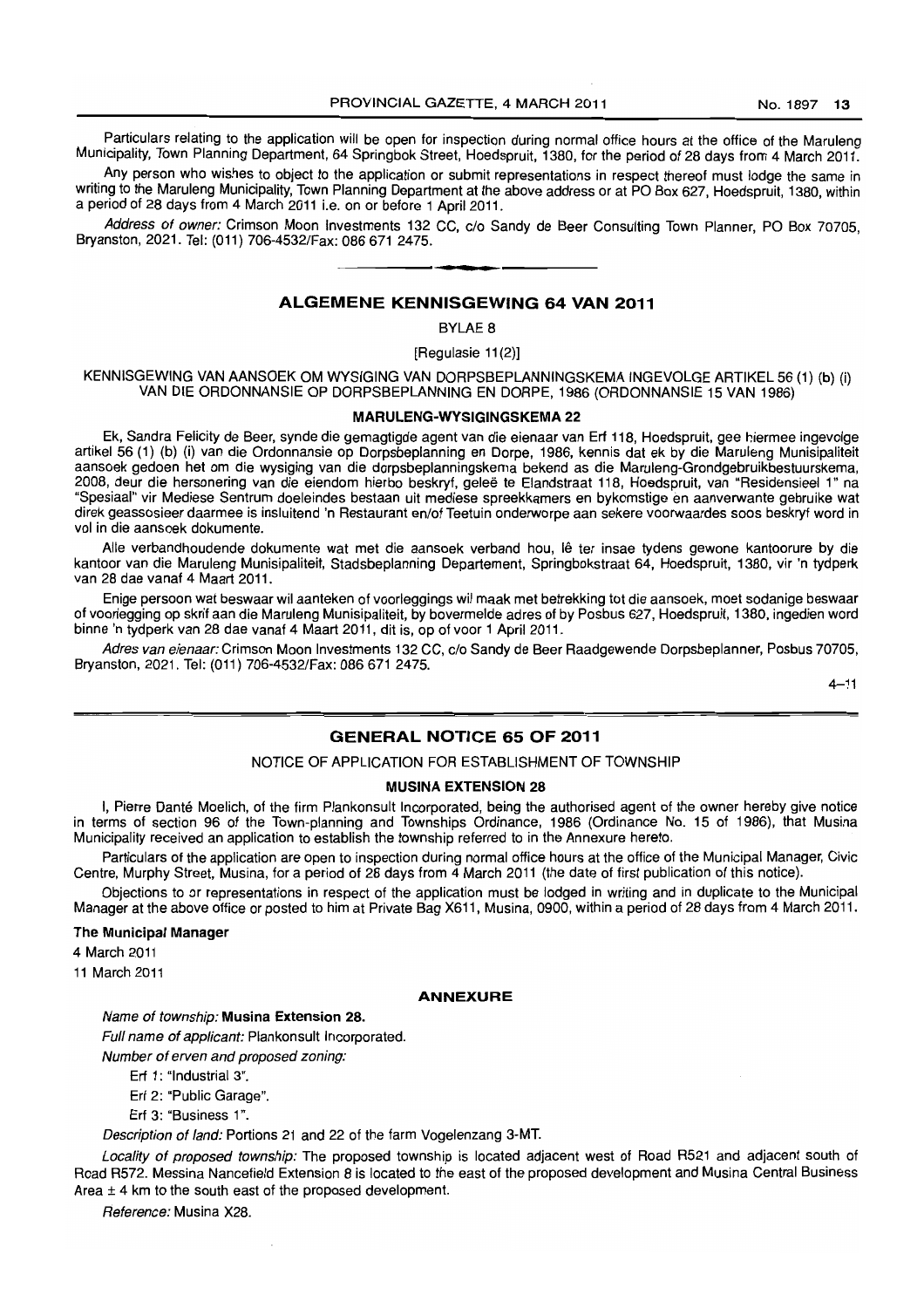## **ALGEMENE KENNISGEWING 65 VAN 2011**

#### KENNISGEWING VAN AANSOEK OM STIGTING VAN DORP

#### **MUSINA UITBREIDING 28**

Ek, Pierre Dante Moelich, van die firma Plankonsult Ingelyf, synde die gemagtigde agent van die eienaar gee hiermee kennis ingevolge artikel 96 van die Ordonnansie op Dorpsbeplanning en Dorpe, 1986 (Ordonnansie No. 15 van 1986), dat Musina Munisipaliteit 'n aansoek ontvang het om die dorp in die Bylae hierby genoem, te stig.

Besonderhede van die aansoek lê gedurende gewone kantoorure by die kantoor van die Munisipale Bestuurder, Burger Sentrum, Murphystraat, Musina, vir 'n tydperk van 28 dae vanaf 4 Maart 2011 (die datum van die eerste publikasie van hierdie kennisgewing) ter insae.

Besware of vertoë ten opsigte van die aansoek moet binne 'n tydperk van 28 dae vanaf 4 Maart 2011 skriftelik en in tweevoud by die Munisipale Bestuurder by die bovermelde kantoor ingedien of aan hom by Privaatsak X611, Mustna, 0900, gepos word.

#### **Die Munisipale Bestuurder**

4 Maart 2011

11 Maart 2011

#### **BYLAE**

Naam van die dorp: **Musina Uitbreiding** 28.

Volle naam van aansoeker: Plankonsult Ingelyf.

Aantal erwe en voorgestelde sonering:

Erf 1: "Industrieel 3".

Erf 2: "Publieke Garage".

"Erf 3: "Besigheid 1".

8eskrywing van grond: Gedeeltes 21 en 22 van die plaas Vogelenzang 3-MT.

Ligging van voorgestelde dorp: Die voorgestelde dorp is geleë aangrensend wes van die Pad R521 en aangrensend suid van die Pad R572. Messina Nancefield Uitbreiding 8 is geleë oos van die voorgestelde ontwikkeling en Musina Sentralebesigheidsentrum ± 4 km suidoos van die voorgestelde ontwikkeling.

Verwysing: Musina X28.

 $4 - 11$ 

#### **GENERAL NOTICE 66 OF 2011**

#### **BELA-BELA AMENDMENT SCHEME 44/08**

NOTICE OF APPLICATION FOR THE AMENDMENT OF THE TOWN-PLANNING SCHEME, IN TERMS OF SECTION 56 (1) (b) (i) OF THE TOWN-PLANNING AND TOWNSHIPS ORDINANCE, 1986 (ORDINANCE No. 15 OF 1986)

I, Izel van Rooy from the firm Plan Wize Town and Regional Planners, being the authorized agent of the owner of Portion 67 of the farm Tweefontein, 462 KR, Bela-Bela, hereby give notice in terms of section 56 (1) (b) (i) of the Town-planning and Townships Ordinance, 1986 (Ordinance 15 of 1986), that I have applied to the Bela-Bela Municipality for the amendment of the town-planning scheme known as the Bela-Bela Land Use Scheme, 2008, by the rezoning of Portion 67 of the farm Tweefontein, 462 KR, Bela-Bela, from "Agriculture" with an annexure permitting a Resort and ancillary uses to "Agriculture" with an annexure permitting a "Renewable Energy Generation Project" "(Photovoltaic Solar Power Plant) and ancillary land uses, subject to specific conditions as stipulated in Annexure 132 to the amendment scheme.

Particulars of the application will lie for inspection during normal office hours at the office of the Municipal Manager, Municipal Offices, Chris Hani Drive, Bela-Bela, for a period of 28 days from 4 March 2011.

Objections to or representations in respect of the application must be lodged with or made in writing to the Municipal Manager at the above address or at Private Bag X1609, Bela-Bela, 0480, within a period of 28 days from 4 March 2011.

Address of agent: Plan Wize Town and Regional Planners, P.O. Box 2445, Thabazimbi, 0380. Tel: (014) 772-1758/ 082 449 7626.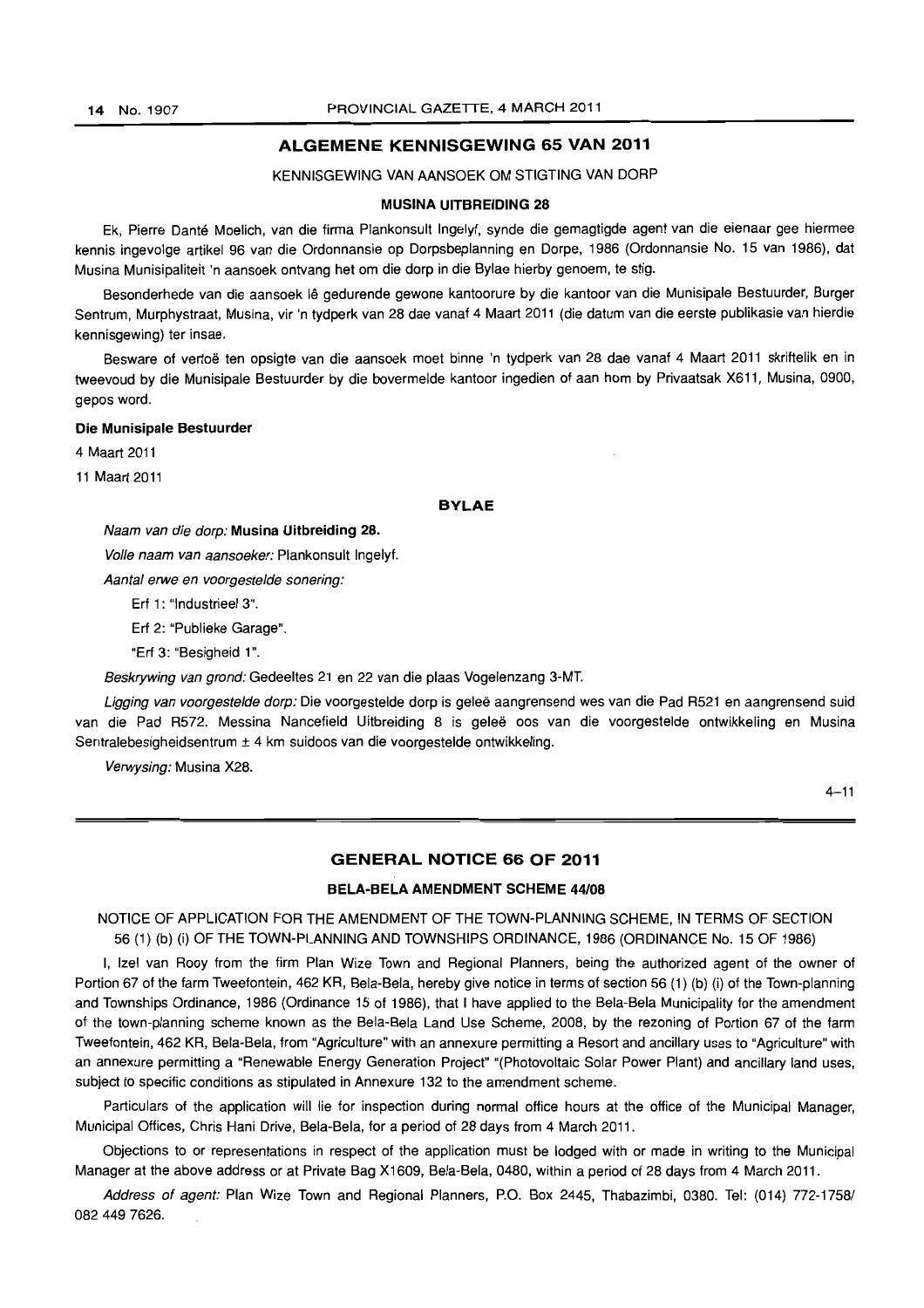# **ALGEMENE KENNISGEWING 66 VAN 2011**

#### **BELA·BELA·WYSIGINGSKEMA 44/08**

KENNISGEWING VAN DIE AANSOEK OM DIE WYSIGING VAN DIE DORPSBEPLANNINGSKEMA INGEVOLGE ARTIKEL 56 (1) (b) (i) VAN DIE ORDONNANSIE OP DORPSBEPLANNINGEN DORPE, 1986 (ORDONNANSIE No. 15 VAN 1986)

Ek, Izel van Rooy van die firma Plan Wize Stads- en Streekbeplanners, synde die gemagtigde agent van die eienaar van Gedeelte 67 van die plaas Tweefontein, 462 KR, gee hiermee ingevolge artikel 56 (1) (b) (i) van die Ordonnansie op Dorpsbeplanning en Dorpe, 1986 (Ordonnansie 15 van 1986) kennis dat ek by die Bela-Bela Munisipaliteit aansoek gedoen het om die wysiging van die dorpsbeplanningskema bekend as die Bela-Bela Grondgebruikskema, 2008, deur die hersonering van Gedeelte 67 van die plaas Tweefontein, 462 KR, vanaf "Landbou" met 'n bylaag vir die toelating van 'n Oord en aanverwante gebruike na "Landbou" met 'n bylaag vir die toelating van 'n "Hernubare Energie Projek" (Fotovoltaiese Sonenergie-aanleg) en aanverwante grondgebruike, onderhewig aan spesifieke voorwaardes, soos uiteengesit in Bylaag 132 tot die wysigingskema.

Besonderhede van die aansoek lê ter insae gedurende gewone kantoorure by die kantoor van die Munisipale Bestuurder, Munisipale Kantore, Chris Hanirylaan, Bela-Bela, vir 'n tydperk van 28 dae vanaf 4 Maart 2011.

Besware teen of vertoë ten opsigte van die aansoek moet binne 'n tydperk van 28 dae vanaf 4 Maart 2011 skriftelik by of tot die Munisipale Bestuurder by bovermelde adres of Privaatsak X1609, Bela-Bela, 0480, ingedien of gerig word.

Adres van agent: Plan Wize Stads- en Streekbeplanners, Posbus 2445, Thabazimbi, 0380. Tel: (014) 772-1758/ 082 449 7626.

 $4 - 11$ 

### **GENERAL NOTICE 67 OF 2011**

#### **GREATER TUBATSE AMENDMENT SCHEME 36/2006**

I, Petrus Jacobus Buys, being the authorized agent of the owner of Erven 8311 to 8318 and Erf 8320, Burgersfort Extension 46, hereby give notice in terms of section 56 (1) (b) (i) of the Town-planning and Townships Ordinance, 1986 (Ordinance No. 15 of 1986), that I have applied to the Greater Tubatse Municipality for the amendment of the Greater Tubatse Land-Use Management Scheme, 2006, by the rezoning of a to be consolidated erf/area comprising Erven 8311 to 8318 and Erf 8320, Burgersfort Extension 46 from "Residential 2" and "Special" to "Special" for a Casino, "Hotel", "Conference Facility", "Resort", "Gymnasium", "Place of Amusement", "Place of Refreshment", "Restaurant", "Parking Area", "Parking Garage", "Retail Trade", "Offices" ancillary and/or subordinate to the main use and Private Open Space, private civil engineering services associated land uses and buildings including a sewage treatment plant and water storage facilities, as is more fully set out in Annexure 28 of the said scheme.

Particulars of the application will lie for inspection during normal office hours at the office of the Town Planner, Greater Tubatse Municipality, Ground Floor, Civic Centre, Kastania Street Extension, Burgersfort, for a period of 28 days from 28 January 2011.

Objections to or representations in respect of the application must be lodged with or made in writing to the Town Planner at the above address or at P.O. Box 206, Burgersfort, 1150, as well as the agent of the applicant at the address mentioned below, within a period of 28 days from 4 March 2011.

Address of the agent: Pieterse, Du Toit and Associates CC, P.O. Box 11306, Bendor Park, Polokwane, 0699. Tel: (015) 297-4970/1. Fax: (015) 297-4584.

**-..** 

#### **ALGEMENE KENNISGEWING 67 VAN 2011**

#### **GROTER TUBATSE·WYSIGINGSKEMA 36/2006**

Ek, Petrus Jacobus Buys, synde die gemagtigde agent van die eienaar van Erwe 8311 tot 8318 en Erf 8320, Burgersfort Uitbreiding 46, gee hiermee ingevolge artikel 56 (1) (b) (i) van die Ordonnansie op Dorpsbeplanning en Dorpe, 1986 (Ordonnansie 15 van 1986), kennis dat ek by die Groter Tubatse Munisipaliteit aansoek gedoen het om die wysiging van die Groter Tubatse Grondgebruikbestuurskema, 2006, deur die hersonering van voorgestelde gekonsolideerde erf/area wat tans bestaan uit Erwe 8311 tot 8318 en Erf 8320, Burgersfort lIitbreiding 46 van "Residensieel 2" en "Spesiaal" na "Spesiaal" vir 'n Kasino "Hotel", Konferensie Fasiliteit ("Conference Facility"), Oord ("Resort"), Gimnasium ("Gymnasium"), Ontspanningsplek ("Place of Amusement"), Verversingsplek ("Place of Refreshment"), "Restaurant", Parkeerarea ("Parking Area"), Parkeergarage ("Parking Garage"), Kleinhandel ("Retail Trade"), Kantore "Offices" ondergeskik en/of toevallig tot die hoofgebruik en Privaat Oop Ruimte (Private Open Space), asook privaat ingenieursdienste wat benodig word vir die gepaardgaande grondgebruike en geboue ingesluit 'n riool verwerkingsaanleg en wateropgaarfasiliteite, soos meer volledig uiteengesit word in Bylae 28 van die gemelde skema.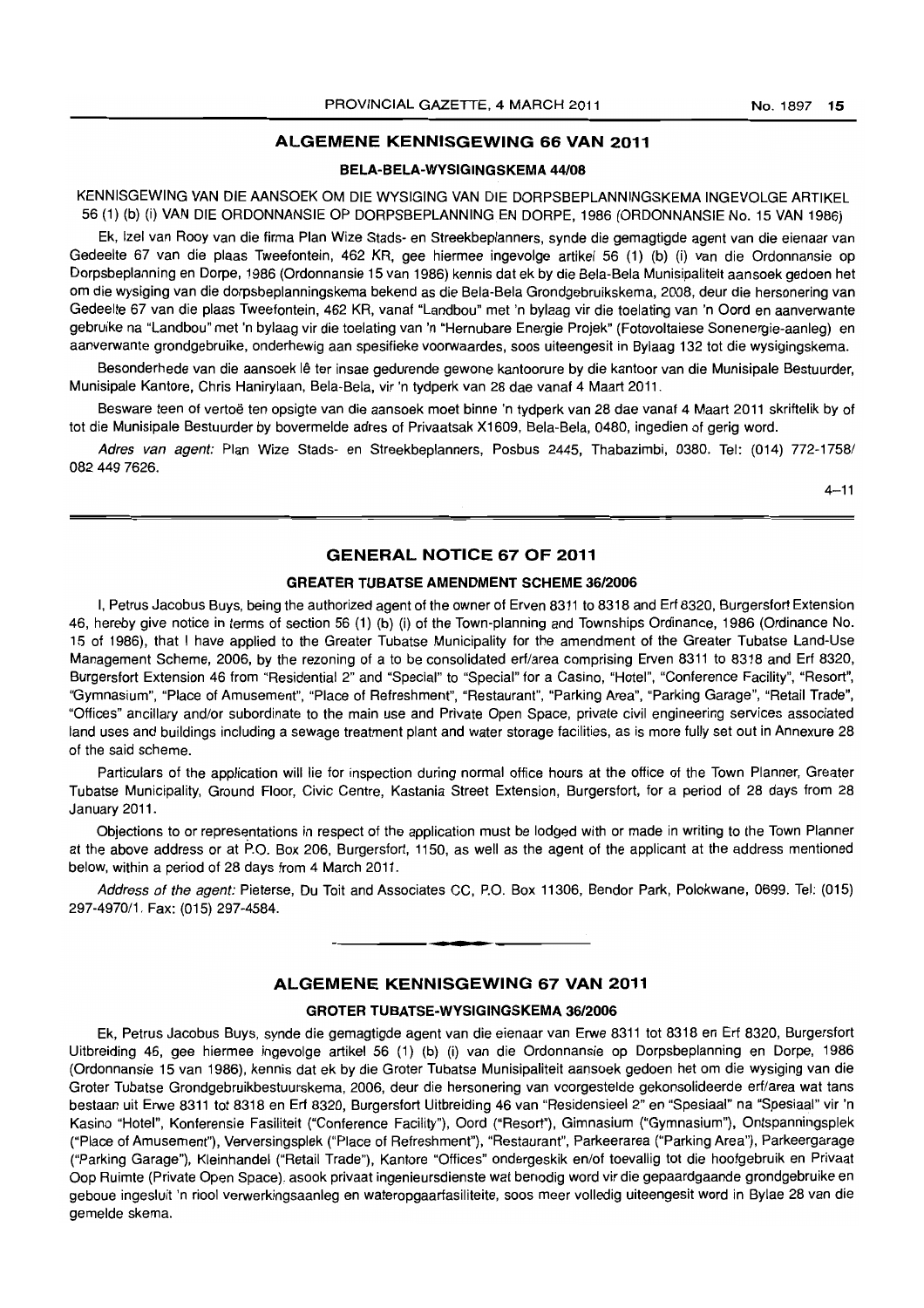Besonderhede van die aansoek lê ter insae gedurende gewone kantoorure by die kantoor van die Stadsbeplanner, Groter Tubatse Munisipaliteit, Grondvloer, Burgersentrum, Kastaniastraat verlenging, Burgersfort, vir 'n tydperk van 28 dae vanaf 28 Januarie 2011.

Besware teen of vertoë ten opsigte van die aansoek moet binne 'n tydperk van 28 dae vanaf 4 Maart 2011 skriftelik by of tot die Stadsbeplanner bovermelde adres of by Posbus 206, Burgersfort, 1150, asook die agent van die applikant by ondergemelde adres, ingedien of gerig word.

Adres van agent: Pieterse, Du Toit en Assosiate BK, Posbus 11306, Bendor Park, Polokwane, 0699. Tel: (015) 297-4970/1. Faks: (015) 297-4584.

 $4 - 11$ 

#### GENERAL NOTICE 68 **OF** 2011

REMOVAL OF TITLE RESTRICTIONS IN TERMS OF ACT 84 OF 1967 AND THE SIMULTANEOUS AMENDMENT OF THE MAKHADO LAND USE SCHEME 2009 AS IT RELATES TO THE REMAINDER OF PORTION 66 OF THE FARM RONDE-BOSCH 287-LS, (MAKHADO AMENDMENT SCHEME 15) AND MUSINA (MESSINA) AMENDMENT SCHEME 182

I, Theo Kotze, being the authorized agent of the owners of the properties mentioned below, hereby give notice in terms of section 56 (1) (b) (i) of the Town-planning and Townships Ordinance (Ordinance 15 of 1986), that I have applied to Makhado & Musina Municipalities for the amendment of the town-planning schemes respectively known as the Makhado Land Use Scheme 2009 and the Messina Town-planning Scheme, 1983, in the following manner:

Makhado Amendment Scheme 15: By the rezoning of the remainder of Portion 66 of the farm Rondebosch 287-LS, in order that 4 overnight units can be erected on the property. Particulars of the application will lie for inspection during normal office hours at the office of the Director. Municipal Secretariat, 1 st Floor, Civic Centre, Makhado {Louis Trichardt}, (128 Krogh Street), for a period of 28 days form 28 January 2011.

Objections to or representations in respect of the application must be lodged with or made in writing to the Director, Municipal Secretariat at the above address or at Private Bag X2596, Makhado, 0920, within a period of 28 days from 28 January 2011.

Musina (Messina) Amendment Scheme 182: By the rezoning of Erf 816, Messina (situated at 26 Paul Mills Street) from "Residential 1" to "Residential 4". The purpose with the application is to erect town houses on the property. Particulars of the application will lie for inspection during normal office hours at the office of the Municipal Manager, Civic Centre, Murphy Street, for a period of 28 days from 28 January 2011.

Objections to or representations in respect of the applications must be lodged with or made in writing to the Municipal Manager at the above address or at Private Bag X611, Musina, 0090, within a period of 28 days from 28 January 2011 .

Application for upliftment of Title Restrictions: Notice is hereby given that application has been made in terms of section 3 (1) of the Removal of Restrictions Act, 1967, for the removal of the conditions of Title Number (C) (i), (ii) en (iii) in Title Deed T49454/1988 (Portion 66 of farm Rondebosch 287-LS), in order that 4 overnight accommodation units can be erected on the property. The application documents are open for inspection at the offices of the Director General, Limpopo Province: Local Government and Housing, Hensa Building, Corner Rabe & Schoeman Street, Polokwane, and the office of the Director, Municipal Secretariat, 1st Floor, Civic Centre, Makhado (Louis Trichardt), (128 Krogh Street), until 4 April 2011.

Objections to the application must be lodged with or made in writing to the Director-General, Limpopo Province: Local Government and Housing, at the above address or at Private Bag X9485, Polokwane, 0700, on or before 4 April 2011, and shall reach this office not later than 14hOO, on the said date.

Agent: Developlan, Box 1883, Pietersburg, 0700. E-mail: tecoplan@mweb.co.za

## ALGEMENE KENNISGEWING 68 VAN 2011

**• •** 

OPHEFFING VAN TITELVOORWAARDES IN TERME VAN WET 84 VAN 1967 EN GELYKTYDIGE WYSIGING VAN DIE MAKHADO GRONDGEBRUIKSKEMA 2009 SOOS DIT BETREKKING HET OP DIE RESTANT VAN GEDEELTE 66 VAN DIE PLAAS RONDEBOSCH 287-LS (MAKHADO WYSIGINGSKEMA 15), EN MUSINA (MESSINA) WYSIGINGSKEMA 182

Ek, Theo Kotze, synde die gemagtigde agent van die eienaars van ondergemelde eiendomme, gee hiermee ingevolge artikel56 (1) (b) (i) van die Ordonnansie Dorpsbeplanning en Dorpe (Ordonnansie 15 van 1986), kennis dat ek aansoek gedoen het by die Makhado & Musina Munisipaliteite vir die wysiging van die dorpsbeplanningskemas onderskeidelik bekend as die Makhado Grondgebruikskema 2009 en die Messina Dorpsbeplanningskema, 1983, op die volgende wyse:

Makhado Wysiginsgkema 15: Deur die hersonering van die Restant van Gedeelte 66 van die plaas Rondebosch 287-LS, vanaf "Landbou" na "Spesiaal" vir oornagakkommodasie. Die doel met die aansoek is am 4 oornageenhede op voormelde eiendom op te rig. Besonderhede van die aansoek Ie ter insae gedurende gewone kantoorure by die kantoor van die Direkteur, Munisipale Sekretariaat, 1 ste Vloer, Burgersentrum, Makhado (Louis Trichardt), (128 Kroghstraat), vir 'n tydperk van 28 dae vanaf 28 Januarie 2011.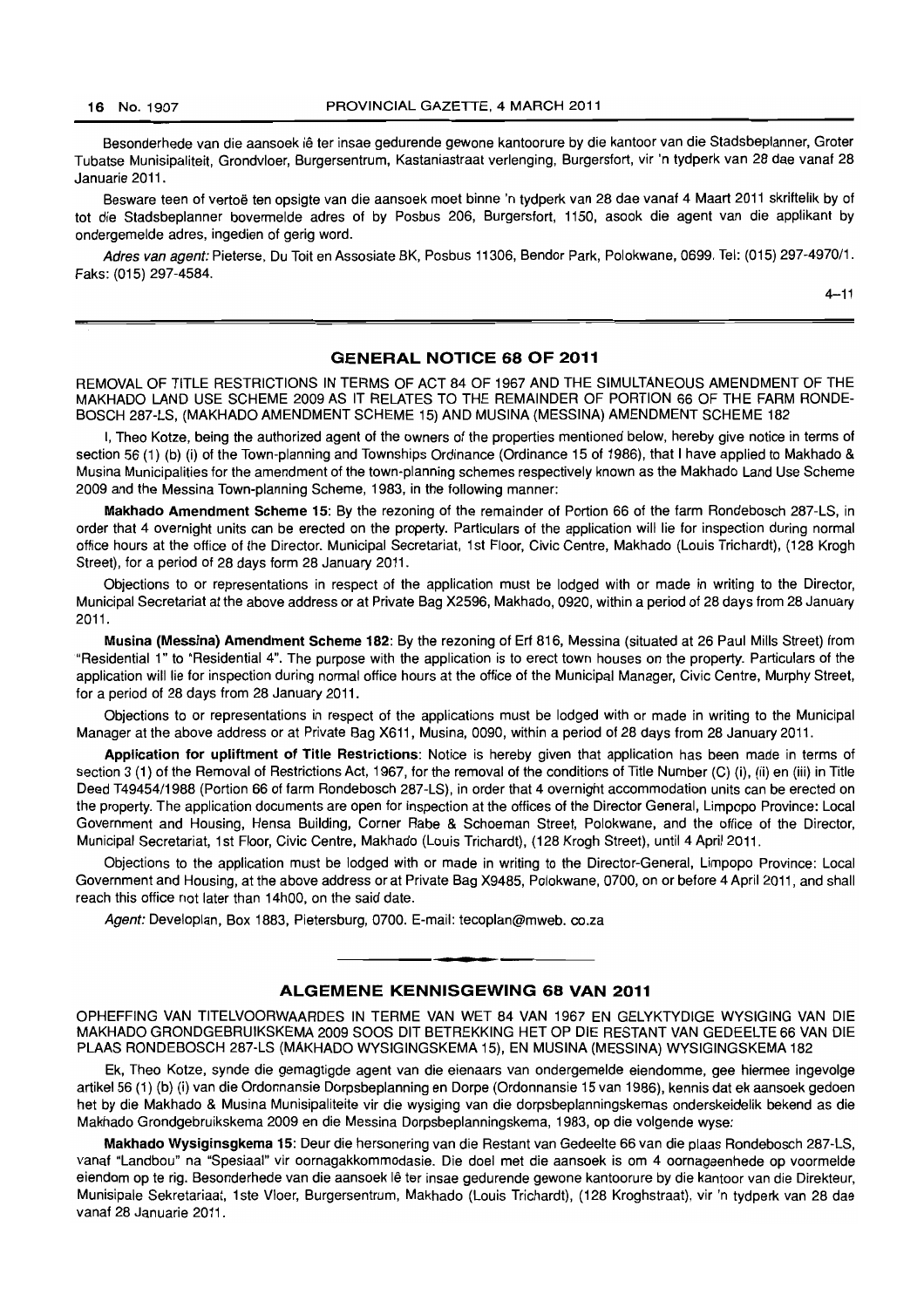Besware teen of vertoë ten opsigte van die aansoek moet binne 'n tydperk van 28 dae vanaf 28 Januarie 2011, skriftelik by of tot die Direkteur, Munisipale Sekretariaat, by bovermelde adres of by Privaatsak X2596, Louis Trichardt, 0920, ingedien of gerig word.

Musina (Messina) Wysigingskema 182: Deur die hersonering van Erf 816 Messina, (geleë te Paul Millsstraat 26, Messina) vanaf "Residensieel 1" na "Residensieel 4" met 'n bylaag (bylaag 67). Die doel met die aansoek is om meenthuise (town houses) op die perseel op te rig. Besonderhede van die aansoek Ie ter insae gedurende gewone kantoorure by die kantoor van die Munisipale Bestuurder, Burgersentrum, Murphystraat, Musina, vir 'n tydperk van 28 dae vanaf 28 Januarie 2011.

Besware teen of vertoë ten opsigte van die aansoek moet binne 'n tydperk van 28 dae vanaf 28 Januarie 2011, skriftelik by of tot die Munisipale Bestuurder, by bovermelde adres of by Privaatsak X611, Musina, 0090, ingedien of gerig word.

Aansoek om opheffing van Titelvoorwaardes: Voorts word hiermee kennis gegee dat aansoek gedoen is in terme van artikel3 (1) van Wet 84 van 1967, vir die opheffing van Titelvoorwaardes nom mer C (i) (ii) en (iii) van Titelakte T49454/1988 (Restant van Gedeelte 66 van die plaas ROndebosch 287 -LS), sodat 4 oornaggeenhede op voormelde eiendom opgerig kan word. Die aansoek dokumente lê ter insae by die kantoor van die Direkteur-Generaal, Limpopo Provinsie: Plaaslike Regering en Behuising, Hensa Gebou, Hoek van Rabe & Schoemanstraat, Polokwane, en in die kantoor van die Direkteur, Munisipale Sekretariaat, 1 ste Vloer, Burgersentrum, Makhado (Louis Trichardt), (Kroghstraat 128), tot en met 4 April 2011.

Besware teen die aansoek kan voor of op 4 April 2011, skriftelik by die Direkteur-Generaal, Limpopo Provinsie: Plaaslike Regering en Behuising by bovermelde adres of Privaatsak X9485, Polokwane, 0700, ingedien word en met die kantoor nie later as 14hOO op genoemde datum bereik nie.

Agent: Developlan, Posbus 1883, Pietersburg, 0700. E-pos: tecoplan@mweb.co.za

 $04 - 11$ 

# GENERAL NOTICE 69 OF 2011

#### TOWNSHIP ESTABLISHMENT AT MAKHUSHANE TRIBAL AREA

Mashele Lennox Nhlamulo, hereby give notice in terms of section 96 read together with section 66 of the Town-planning and Townships Ordinance (Ordinance 15 of 1986), for township establishment referred to in the Annexure.

#### ANNEXURE

#### Name of township; Fomane Development and Projects.

Full names of applicant: Mashele Lennox Nhlamulo.

Number of erven in the proposed township:

- 1 "Special" zone Erf for guest house and related uses-10 000 m<sup>2</sup> (1 Ha)
- 1 "Residential 3" zoned Erf with a maximum dwelling unit of 45 dwelling units per hectare--5 000  $m<sup>2</sup>$
- 1 "Business 2" zoned Erf- $-5000$  m<sup>2</sup>.

Place in which is to be established: Makhushane 00 KR.

Locality: The proposed township is situated in the southern side and 10 km from Phalaborwa town.

#### BA-PHALABORWA AMENDMENT SCHEME 3

The owner of Erf 1810, Lulekani B, hereby give notice in terms of section 56 (1) (b) (i) of the Town-planning and Townships Ordinance (Ordinance 15 of 1986), that an application was lodged to 8a-Phalaborwa Municipality, for the amendment of Ba-Phalaborwa Land Use Management Scheme, 2008, for the rezoning of Erf 1810, Lulekani B, from "Residential 1" to "Residential 3" for the purpose of erecting flats.

#### BA-PHALABORWA AMENDMENT SCHEME 4

The owner of Erf 1802, Namakgale A, hereby give notice in terms of section 56 (1) (b) (i) of the Town-planning and Townships Ordinance (Ordinance 15 of 1986), that an application was lodged to Ba-Phalaborwa Municipality, for the amendment of Ba-Phalaborwa Land Use Management Scheme, 2008, for the rezoning of Erf 1802, Namakgale A, from "Public Park" to "Private Park" for the purpose of erecting Museum and Bird Sanctuary with a special consent for a place of refreshment (Restaurant).

N.B. Particulars of applications mentioned supra will lie for inspection during office hours at Municipal Manager's office for a period of 28 days from 4 March 2011 (being the first date of publcation). Objections to and representations in respect of these applications must be lodged with or made in writing to the Municipal Manager, Ba-Phalaborwa Municipality, Private Bag X01020, Phalaborwa, 1390, within the period of 28 days from 4 March 2011.

Address of agent: P.O. Box 1599, Benfarm-Namakgale, 1220. Tel: 083 938 8007.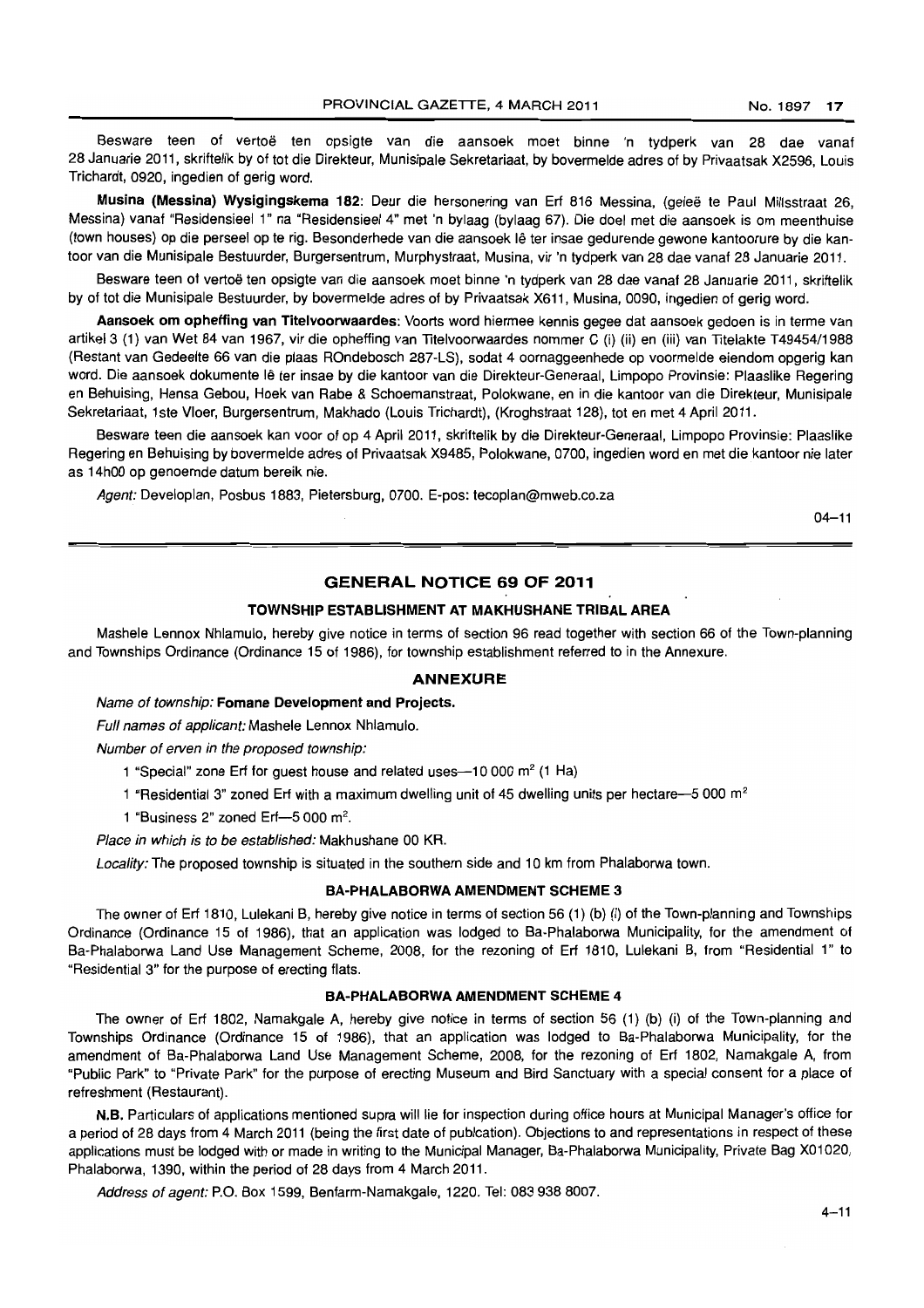### **GENERAL NOTICE 71 OF 2011**

REMOVAL OF TITLE RESTRICTIONS IN TERMS OF ACT 84 OF 1967

I, Theo Kotze, being the authorised agent of the owners of the properties mentioned below, hereby give notice in terms of section 3 (1) of the Removal of Restrictions Act, 1967, for the removal of the following title conditions:

Number C (iii) in Title Deed T78237/2005 ( Portion 19 of farm Palmietfontein 24-KS), in order that a tea garden can be erected on the property.

Number B (ii) in Title Deed T018140/2005 (Portion 109 of the farm Tweefontein 915-LS), in order that a Vodacom cellular mast be erected on the property.

The application documents are open for inspection at the office of the Director General, Limpopo Province: Local Government and Housing, Hensa Building, corner Rabe & Schoeman Street, Polokwane, and at the offices of the Town Planners, First Floor, West Wing, Civic Centre, Polokwane, until 4 April 2011.

Objections to the application must be lodged with or made in writing to the Director-General, Limpopo Province: Local Government and Housing, at the above address or at Private Bag X9485, Polokwane, 0700, on or before 4 April 2011, and shall reach this office not later than 14:00 on the said date.

Date of publication: 4 March and 11 March 2011.

Agent: Developlan, Box 1883, Polokwane, 0700. E-mail: tecoplan@mweb.co.za . **-.** 

# **ALGEMENE KENNISGEWING 71 VAN 2011**

OPHEFFING VAN TITELVOORWAARDES IN TERME VAN WET 84 VAN 1967

Ek, Theo Kotze, synde die gemagtigde agent van die eienaars van ondergemelde eiendomme, gee hiermee kennis dat aansoek gedoen is in terme van artikel3 (1) van die Wet 84 van 1967, vir die opheffing van titelvoorwaardes:

Nommer C (iii) van Titelakte T78237/2005 (Gedeelte 19 van die plaas Palmietfontein 24-KS), sodat 'n teetuin op voormelde eiendom opgerig kan word.

Nommer B (ii) van Titelakte T18140/2005 (Gedeelte 109 van die plaas Tweefontein 915-LS), sodat 'n Vodacom sellulêre mas op voormelde eiendom opgerig kan word.

Die aansoek dokumente Ie ter insae by die kantoor van die Direkteur-Generaal: Limpopo Provinsie: Plaaslike Regering en Behuising, Hensa-Gebou, hoek van Rabe- en Schoemanstraat, Polokwane, en by die kantore van die Stadsbeplanners, Eerste Vloer, Westelike Vleuel, Burgersentrum, Polokwane, tot en met 4 April 2011.

Besware teen die aansoek kan voor of op 4 April 2011, skriftelik by die Direkteur-Generaal, Limpopo Provinsie: Plaaslike Regering en Behuising, by bovermelde adres of Privaatsak X9485, Polokwane, 0700, ingedien word en moet die kantoor nie later as 14:00 op genoemde datum bereik nie.

Datums van publikasie: 4 Maart en 11 Maart 2011.

Agent: Developlan, Bus 1883, Polokwane, 0700. E-pos: tecoplan@mweb.co.za

 $4 - 11$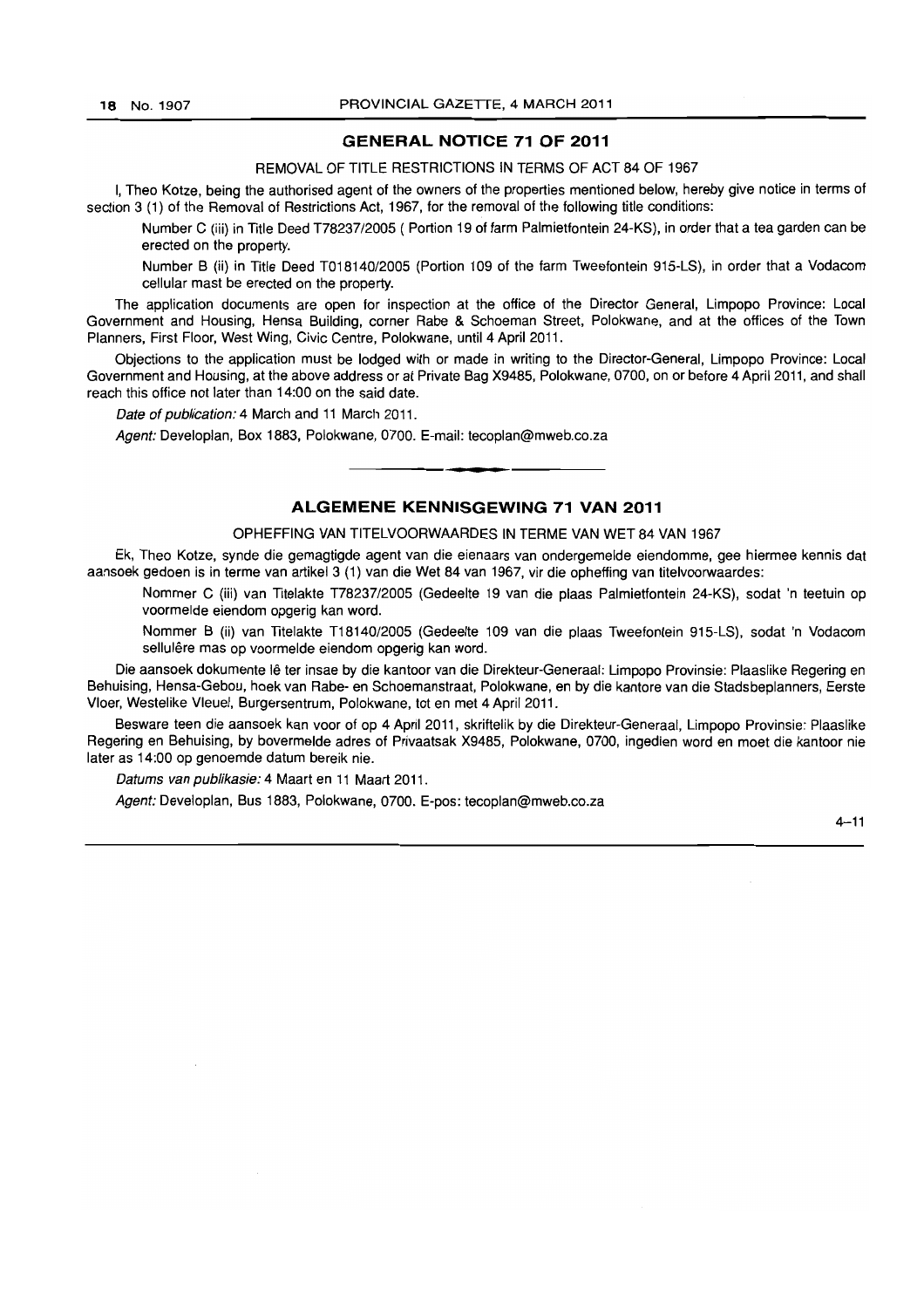#### GENERAL NOTICE 61 OF 2011

#### NOTICE OF LAND DEVELOPMENT AREA APPLICATION

#### [Regulation 21 (10) of the Development Facilitation Regulations in terms of the DFA, 1995]

M. Brits of Rinus Brits Town Planning Solutions, being the authorized agent of the owners; Shakabula Wildboerdery CC (land development applicant), has lodged an application in terms of the Development Facilitation Act for the establishment of a land development area on the Remainders of Portions 822, 823, 824 and 825 of the farm Loskop Noord 12JS.

The development will consist of the following: A River Estate with 39 rural residential portions on the eastern part of the properties (ranging from 1Ha to 2,9Ha), 2 hunting lodges (with 10 bedrooms each), 8 agricultural portions to be used as open spaces along drainage areas, a private access road portion, with the balance of the property (consolidation of 4 portions) utilised for game farming and bow hunting (total of 310Ha).

Application is also made for the suspension of the provisions of the entire Subdivision of Agricultural Land Act (Act 70 of 1970) (as amended) in as far as pertaining to the proposed land development area on the Remainder of Portions 882, 823, 824 and 825 of the farm Loskop Noord 12JS.

The relevant plan(s), document(s) and information are available for inspection at the office of the DeSignated Officer, Limpopo Department of Local Government and Housing, HENSA Building, corner Landros Mare & Rabe Streets, Polokwane, Limpopo, and at the Technical Office, Greater Marble Hall Local Municipality, 13 Ficus Street, Marble Hall for a period of 21 days from the 25 February 2011.

The application will be considered at a tribunal hearing to be held on the application site, known as Bow Inn (on the Swartkop Road), on 03 June 2011 at 10:00, and the prehearing conference will be held on the application site, known as Bow Inn on 13 May 2011 at 10:00.

Any person having an interest in the application should please note:

- 1. You may within a period of 21 days from the date of the first publication of this notice, provide the designated officer with your written objections or representations; or
- 2. If your comments constitute an objection to any aspect of the land development application, you must appear in person or through a representative before the Tribunal on the dates mentioned above.

Any written objection must be delivered to the designated officer at, Limpopo Department of Local Government and Housing, HENSA Building, corner Landros Mare & Rabe Streets, Polokwane, and you may contact the designated officer, Mr. HT Netshitomboni (or Mr. Sam Masalani) if you have any queries on telephone no. (015) 284-5355 or 015-284-5000, email: NetshitomboniHT@limdlgh.gov.za and fax no. (015) 291-4580.

Land Development Applicant: Rinus Brits Town Planning Solutions, Tel: 013-262-2948, Cell: 082-456-4229 & email: rinus@rbtps.co.za.

**• •** 

#### ALGEMENE KENNISGEWING 61 VAN 2011

#### KENNISGEWING VAN GRONDONTWIKKELINGSGEBIED AANSOEK

#### [Regulasie 21 (10) van die Regulasies op Ontwikkelingsfasilitering ingevolgedie Wet op Ontwikkelingsfasilitering, 1995]

M. Brits of Rinus Brits Town Planning Solutions, synde die gemagtigde agent van die eienaars; Shakabula Wildboerdery CC, het 'n aansoek ingedien ingevolge die Wet op Ontwikkelingsfasilitering, 1995, vir die stigting van 'n grondontwikkelingsgebied op die Restant van Gedeeltes 822, 823, 824 en 825 van die plaas Loskop Noord 12JS.

Die ontwikkeling sal bestaan uit die volgende: A Rivierfront Landgoed met 39 landelike woon gedeeltes op die oostelike deel van die eiendomme (tussen 1 Ha en 2.9Ha), 2 gastehuise (met 10 slaapkamers elk), 8 landbou gedeeltes om as oop ruimte areas langs die dreinering areas gebruik te word, 'n privaat toegangs pad gedeelte, met die balans van die eiendom (konsolidasie van 4 gedeeltes) vir wildboerdery en boogjag gebruik te word (totaal van 310Ha).

Aansoek word ook gemaak vir die opheffing van die Wet op Onderverdeling van Landbougrond, 1970 (Wet 70 van 1970) (soos gewysig) ten opsigte van die voorgestelde grondontwikkelingsgebied op die Restant van Gedeeltes 822,823,824 en 825 van die plaas Loskop Noord 12JS.

Die betrokke plan(ne}, dokument(e} en inligting is beskikbaar vir inspeksie by die kantoor van die DeSignated Officer, Departement Plaaslike.Bestuur en Behuising, HENSA Gebou, hoek van Landros Marestraat & Rabestraat, Polokwane, Limpopo, en by die Tegniese Kantoor, Marble Hall Munisipaliteit, 13 Ficusstraat, Marble Hall, vir 'n periode van 21 dae vanaf 25 Februarie 2011.

Die aansoek sal oorweeg word tydens 'n tribunaalverhoor wat gehou sal word op die aansoekperseel , bekend as Bow Inn (op die Swartkoppad) op 03 Junie 2011 om 10:00, en die voorverhoorsamesprekings sal gehou word op die aansoekperseel bekend as Bow Inn,op 13 Mei 2011 om 10:00.

Enige persoon wat 'n belang het by die aansoek moet asseblief kennis neem:

1. U mag binne 'n periode van 21 dae vanaf die eerste publikasie van hierdie kennisgewing. die DeSignated Officer skriftelik van u besware of vertoë [indien]; of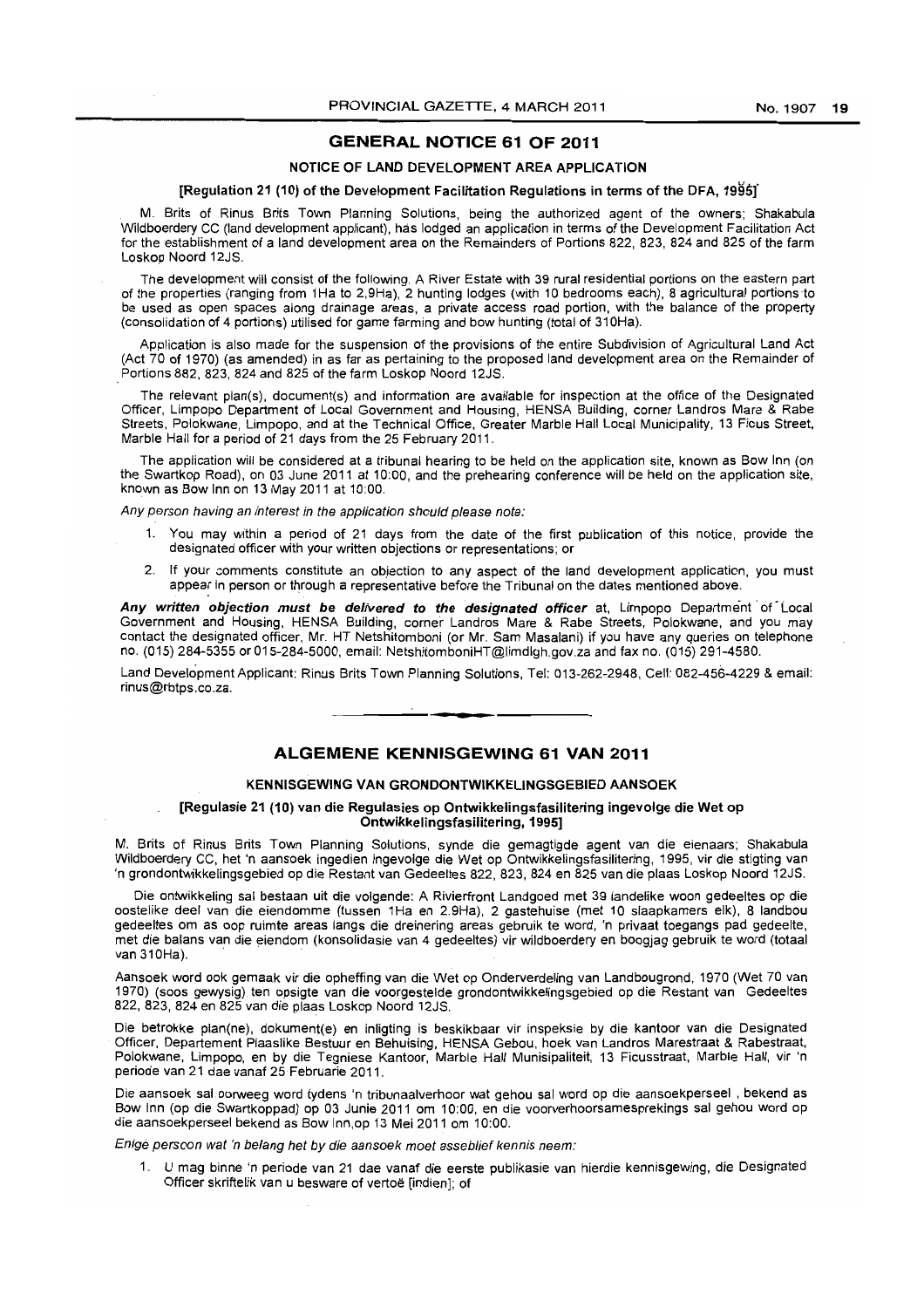2. Indien u kommentaar neerkom op 'n beswaar met betrekking tot enige aspek van die grondontwikkelingsaansoek, moet u persoenlik, veor die die Tribumaal verskyn of verteenwoordig word, op die datums hierbo genoem.

**Enige geskrewe beswaar of vertoe moet ingedien word by die aangewese beampte** te die Departement Plaaslike Bestuur en Behuising, HENSA Gebou', hoek van Landros Marestraat & Rabestraat, Polokwane, Limpopo en u mag in aanraking korn met die Designated Officer, Mnr. HT Netshitomboni (of Mnr. Sam Masalani) indien u enige navrae het by telefoon no. (015) 284-5355 of (015) 284-5000, e-pos: NetshitomboniHT@limdlgh.gov.za , en faks no. (015)291-4580.

Grondontwikkelingsapplikant: Rinus Brits Town Planning Solutions, Tel: 013-262-2948, Sel: 082-456-4229 & e-pos: rinus@rbtps.co.za.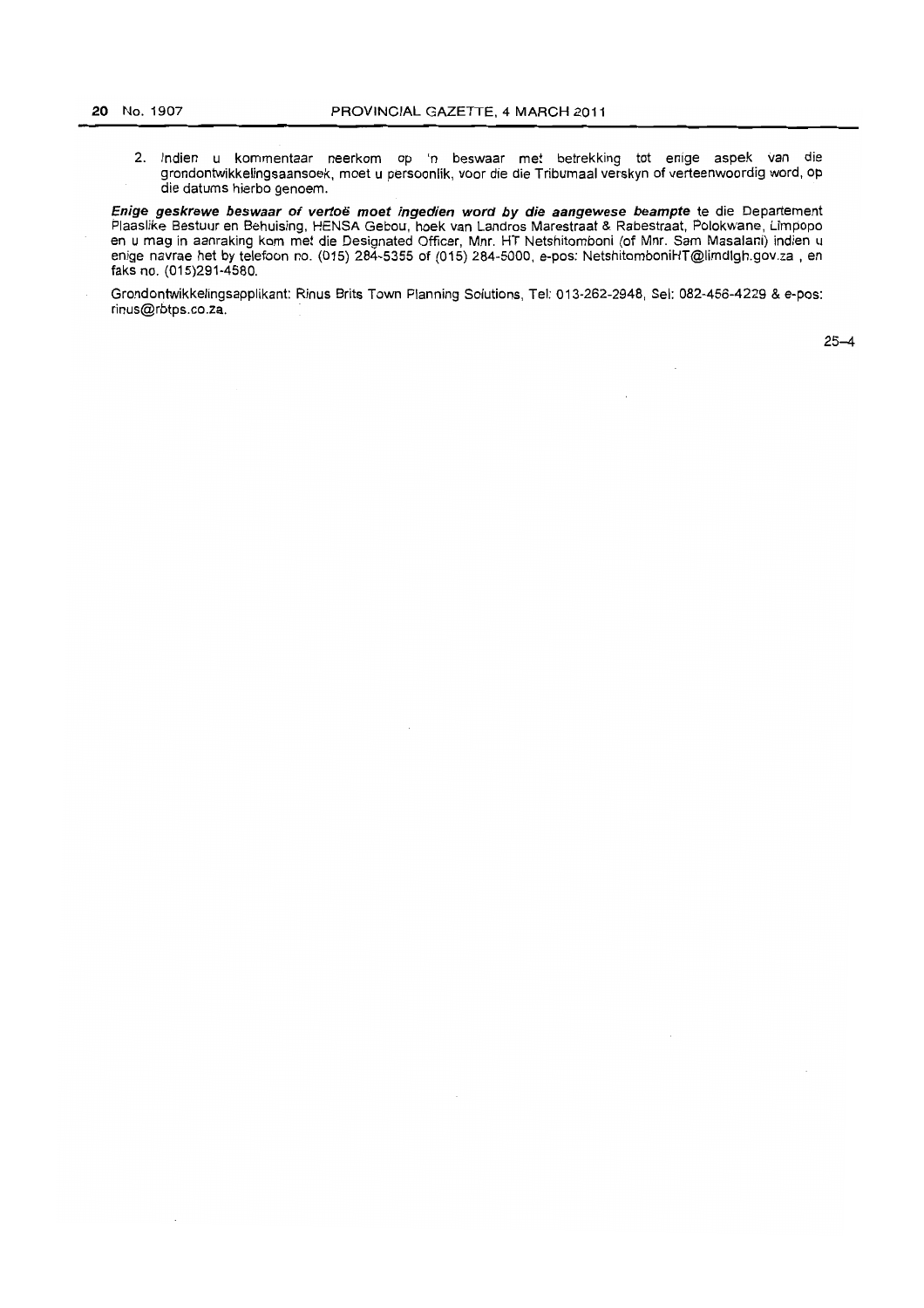#### **GENERAL NOTICE 62 OF 2011**

#### NOTICE OF LAND DEVELOPMENT APPLICATION ON A PORTION TO BE KNOWN AS PORTION 21 OF WALKRAAL 35 - JS. ELIAS MOTSOAlEDI MUNICIPALITY: (LH12/1/4/3/1/3/5 DO)

Mamphele Development Planners being the authorised agent of the land owner has lodged an application in terms of Regulation 21 (10) of the Development Facilitation Act. 1995. for the establishment of two (2) Land Development Areas. to be known as Walkraal Extension 2 and Wa/kraal Extension 3 on a portion to be known as Portion 21 of the farm Walkraal, 35 - JS, Limpopo.

#### The Development will consist of the following: Walkraal Extension 2:

| <b>Business 1</b><br>Business 2 [Filling Station]<br>Business 3 [Offices]                                                                                                                          |     |
|----------------------------------------------------------------------------------------------------------------------------------------------------------------------------------------------------|-----|
| Residential 1<br>Educational [Crèche]<br><b>Educational [Primary School]</b><br>Institutional [Community Radio station]<br>Institutional [community hall]<br>Place of Worship<br>Public open space | 550 |

The relevant plans, documents and information are available for inspection at Elias Motsoaledi Local Municipality. No 2 Grabler Street, Groblersdal, Private Bag X9485, Polokwane, 0700 for a period of 21 days from 25 February 2011.

560

The application will be considered at a Tribunal hearing to be held on 2 June 2011 at 10h00 at the Loskop Valley Lodge, Groblersdal. The pre-hearing conference will be held at the same venue on 12 May 2011 at 10hOO.

Any Person having an interest in the "application should please note:

- 1. You may within a period of 21 days from the date of the first publication of this notice, provide the designated officer with your written objections or representations, Or
- 2. If your Comments constitute an objection to any aspect of the land development application, you may but not obliged. to appear in person or through a representative before the tribunal on the date mentioned above.

Any written objection or representation must be delivered to the Designated Officer, Mr. Thomas Netshitomboni at:

Elias Motsoaledi Local Municipality No 2 Grobler Street, Groblersdal. OR Private bag X 9485, Polokwane, 0700

TOTAL

You may also contact the designated officer (Mr. Thomas Netshitomboni) if you have any queries on telephone number. (015) 284-5000 and Cell No 072185 6197 during office hours.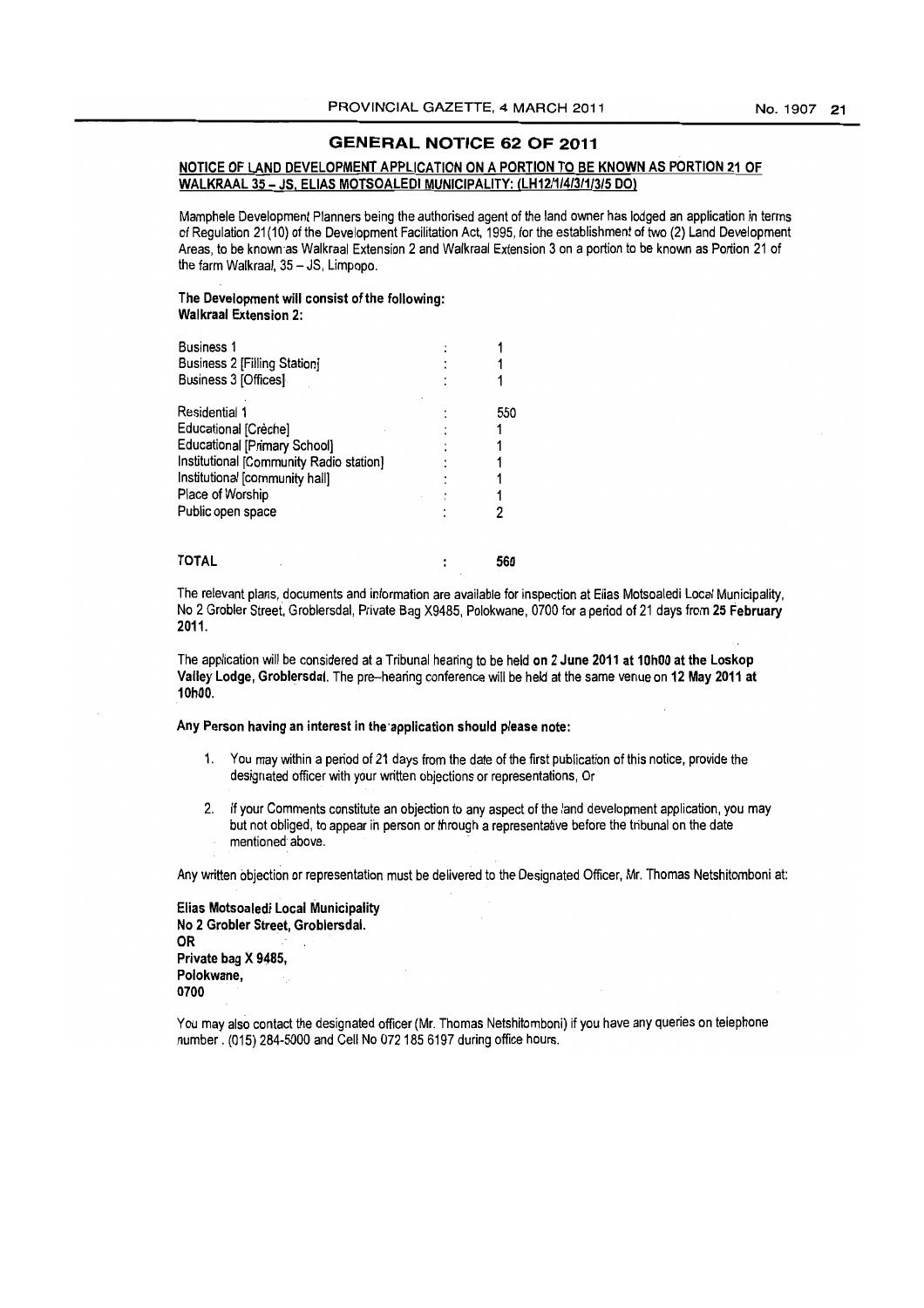# **GENERAL NOTICE 62 OF 2011**

# TSEBISO VA KGOPELO VA GO HLABOLLA LE"TSHOMISO VA LEFASE / MOBU: KAROLWANA VA 21 **MO** WALKRAAL, No. 35 J5. MMASEPALENG WA ELIAS MOTSOALEDI: (lH 12/1/4/3/1/3/5/ (DO)

Mamphele Development Planners, e lego bona baemedi ba se-molao ba mong-mabu wa karolo ya lefase yeo e hlaloswago mo, ba dira kgopel go ya ka Molawana wa 21 (10) wa Tlhabollo ya Lefase (Development Facilitation Act), wa 1995, go hlabolla ya mafelo a mabedi ao a tsebjago ka karolo-koketso ya Walkraal ya bobedi (2) (Walkraal Extension 2) le karolo-koketšo ya boraro (3) (Walkraal Extension 3) mo karolwaneng yeo e tlogo bitšwa 21 (yeo e lego seripa sa Karolo ya 6) mo Polaseng ya Walkraal nomorong ya 35 *lS,* Profentsheng ya Limpopo.

Tlhabollo ye ya lefase e tla ba ka dikarolo tše di latelago:

#### Karolo-koketšo ya bobedi (Walkraal Extension 2)

| Mafelo a Kgwebo-kakaretšo (Business 1)                           |      |  |  |  |
|------------------------------------------------------------------|------|--|--|--|
| Mafelo la go tšhela makhura a difatanaga                         | :1   |  |  |  |
| Mafelo a di-Ofisi                                                |      |  |  |  |
| Karolo-koketso ya bobedi (Walkraal Extension 3)                  |      |  |  |  |
| Ditene tsa bodulo (Residential 1)                                | :550 |  |  |  |
| Mafelo a Tša Thuto (Bo-thlokomela bana)                          | :1   |  |  |  |
| Mafelo Tša thuto (Sekolo sa ka fase sa bao ba thomago tša thuto) |      |  |  |  |
| Lefelo la Seya-lemoya sa Setšhaba                                | :1   |  |  |  |
| Lefelo leo go tumišwago Morena go lona                           | :1   |  |  |  |
| Lefelo leo le bulegilego la mang lemang(POS)                     | :2   |  |  |  |
| <b>PALOMOKA</b>                                                  |      |  |  |  |

Mangwalo a maleba a go bontšha ma-ikemišetšo a go hlabolla lefelo le, le tsebo e tletšego ka ma-ikemišetšo a, a hwetšagala Masepaleng wa Elias Motsoaledi go kgonthiša taba ye mo No. 2 Grobler Street Groblersdal, Private Bag X9485, Polokwane, 0700, nakong ya matšatši a masome-pedi tee (21) go tloga ka letsatši la 25 Febereware 2011.

Kgopelo ye e tla lebelelwa Ie go tsitsinkelwa ke Lekgotla la Tlhabollo la Limpopo (Tribunal) leo Ie tlo go swarwa ka la di 02 June 2011 ka iri yalesome (10hOO) go la Loskop Valley lodge, Groblersdal, ma tseleng ya R25. Tukisetso ya theeletšo( Pre-hearing) ya kgopelo ye e tla swarwa gona mo lefelong le le boletšwego ka la di 12 Mei 2011 ka nako ya iri ya lesome (10h00).

Motho mang le mang yo a nago le kgahlego go kgopelo ye, o swanetše gore a ele tlhoko mabaka ao a latego:

1. 0 ka ngwalela mo-ofisiri yo a hlomamisitswewego( Designated Officer) lengwalo kgahlanong Ie kgopelo ye goba ditshwaelo ka yona pele ga ge matšatši a masome-pedi tee (21 days) a feta go tloga letšatšing la phatlalatšo ya pele ya tsebišo ye, goba;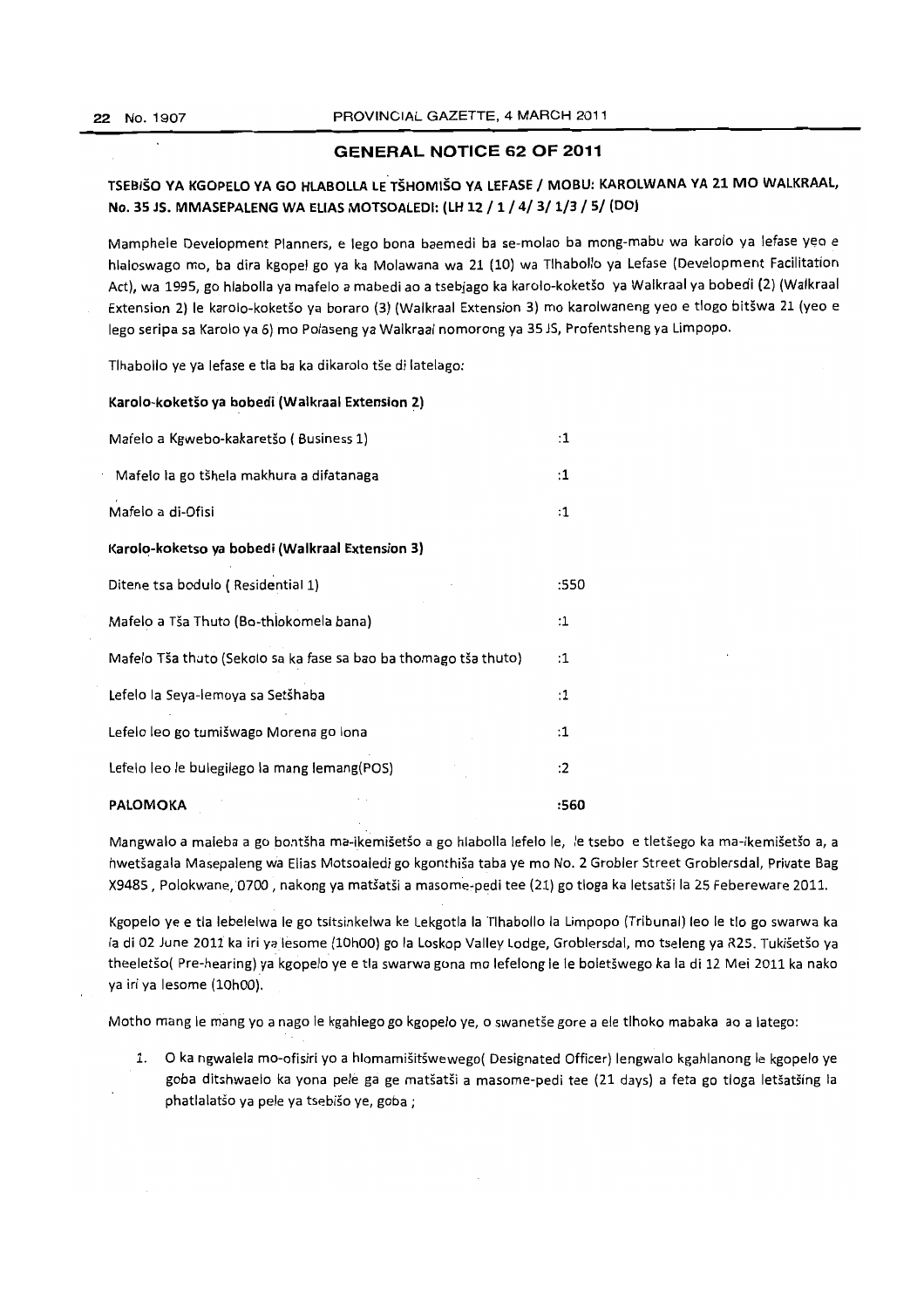2. Ge ele gore kakanyo ya gago e kgahlanong Ie se sengwe mabapi Ie kgopelo ye ya thlabollo ya lefase mobu, o ka iponagatša ka bowena goba wa romela moemedi, fela ga se kgapeletšo, pele ga lekgotlalegolo-kemedi (Land Development Tribuna!) ka letšastši leo le tsebišitšwego (02 June 2011).

Mangwało ka moka mabapi le kgopelo ye a ka lebišwa go mo-Ofisiri yo a hlomamišitšwego mo:

Mmasepaleng wa Elias Motsoaledi

No.2 Grobler Street Goba

Groblersdal; Private Bag X9485

Polokwane , 0700

Ge o nyaka dintlha ka botlalo mabapi le kgopelo ye o ka itlemaganya le mo-Ofisiri yo a hlomamišitšwego {Mr H. T. . Netshitomboni) ka mogala mo nomorong ye: (015) 284 5355 goba Fax mo nomorong ye: (015) 291 4580 ka nako ya mošomo.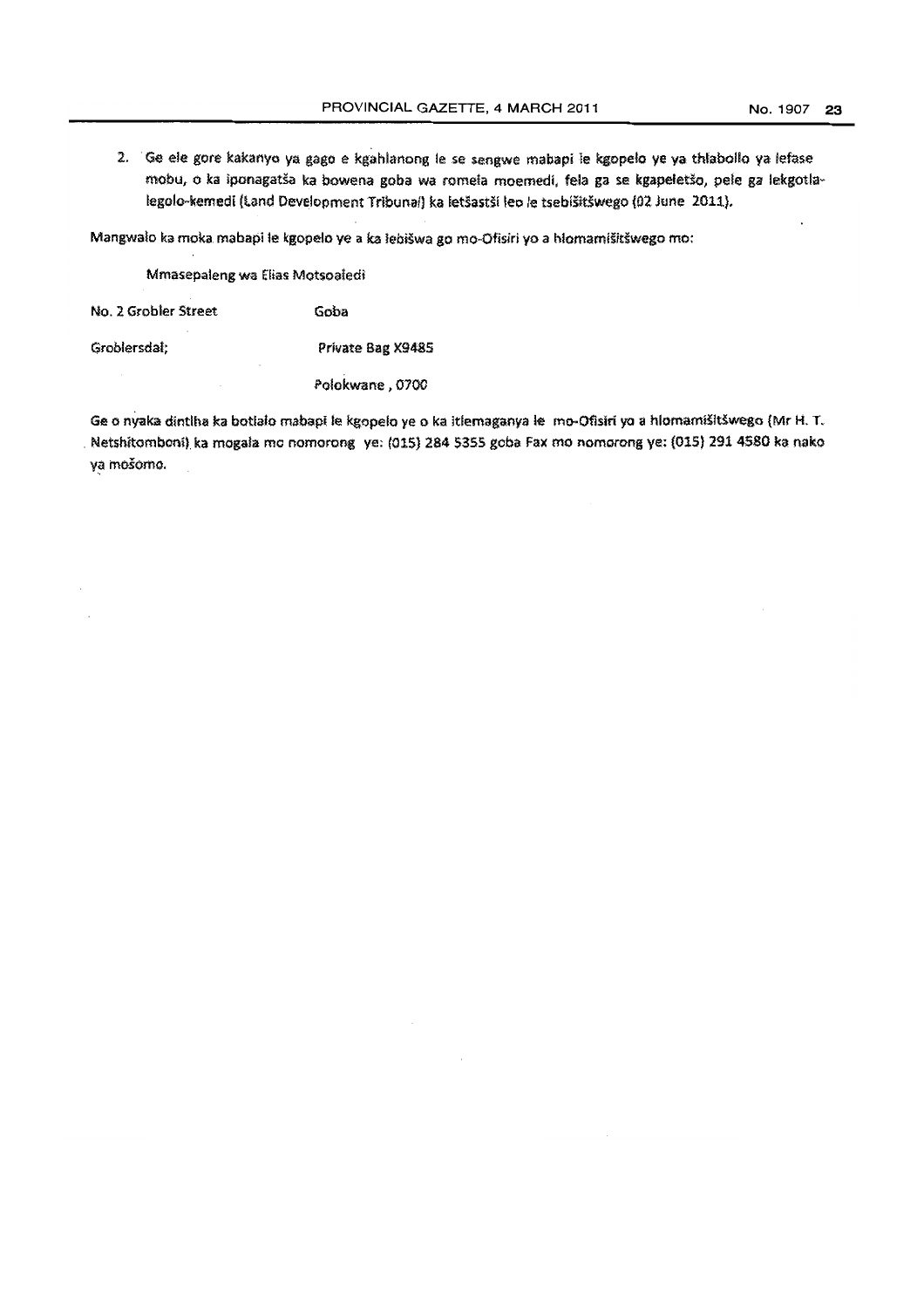#### GENERAL NOTICE 70 OF 2011

### AMENDMENT SCHEME 220: COUNCIL APPROVAL FOR THE REZONING OF ERF 2157 LESEDING, MABATLANE

Council resolved per Item B695/1/2011 as follows:

- A. That the report by the Municipal Manager regarding AMENDMENT SCHEME 220: COUNCIL APPROVAL FOR THE REZONING OF ERF 2157 MABATLANE, as contained in the Executive Committee Agenda, dated 31 January 2011 be noted.
- B. That Council in terms of Section 56 of the Town Planning and Townships Ordinance 1986 (Ordinance 15 of 1986) approves the rezoning of Erf 2157 Leseding, Mabatlane from "Residential *1"* to "Business 1", subject to the specific and standard conditions as contained in the Modimolle Land Use Scheme, 2004 as well as the following:
	- 1. The building restrictions are as follows:
		- Coverage: 75%
		- Floor Area Ratio: 1.5
		- Building lines: 2 meters on all boundaries
	- 2. Demarcated parking spaces, together with the necessary manoeuvring space, shall be provided and maintained on the erf according to the specifications in the Modimolle land Use Scheme, 2004;
	- 3. That the building plans and/or relevant applications be submitted and approved prior to:
		- $\triangleright$  The commencement of any construction work (external/ internal) or demolition of any building;
		- $\triangleright$  Any change in the use of the building for purposes other than the previous approved plans;
		- And any change in the use of the building which causes a change in the class of occupancy;
		- $\triangleright$  Energy saving device should be indicated on the building plan submitted for approval
	- 4. That a refuse area be provided at the entrance to cater for all the units with the following specifications:
		- $\triangleright$  Minimum floor area of 15m<sup>2</sup>,
		- $\triangleright$  The surface must be paved with concrete or a durable impervious material and suitably graded,
		- $\triangleright$  It must be provided with a drain and connected to the municipal sewerage system,
		- $\triangleright$  Running water must be provided for cleaning purposes,
		- $\triangleright$  It is recommended that the area be covered with a roof to prevent health nuisances,
		- $\triangleright$  One entrance must be provided on the outside wall with a steel door to enable servicing without the need for the compactor vehicle to enter the premises and
		- $\triangleright$  The area must be clean at all times to prevent nuisance.
		- $\triangleright$  That refuse must be handled at all times in a manner that prevents nuisance.
	- 5. The trading hours of a Tavern shall be restricted from 10:00 to 22:00;
	- 6. The Tavern shall not cause any nuisance whatsoever, including noise. If at any time it is found that the Tavern is causing a nuisance in the area, Council will take specific measures in that

**POWNPLANNING** 

WELE MUNISIPP

- 7. regard;<br>A storeroom shall be provided with adequate storing prilities for the liqueur;
- 8. Adequate security shall be provi $20$ inar $32$